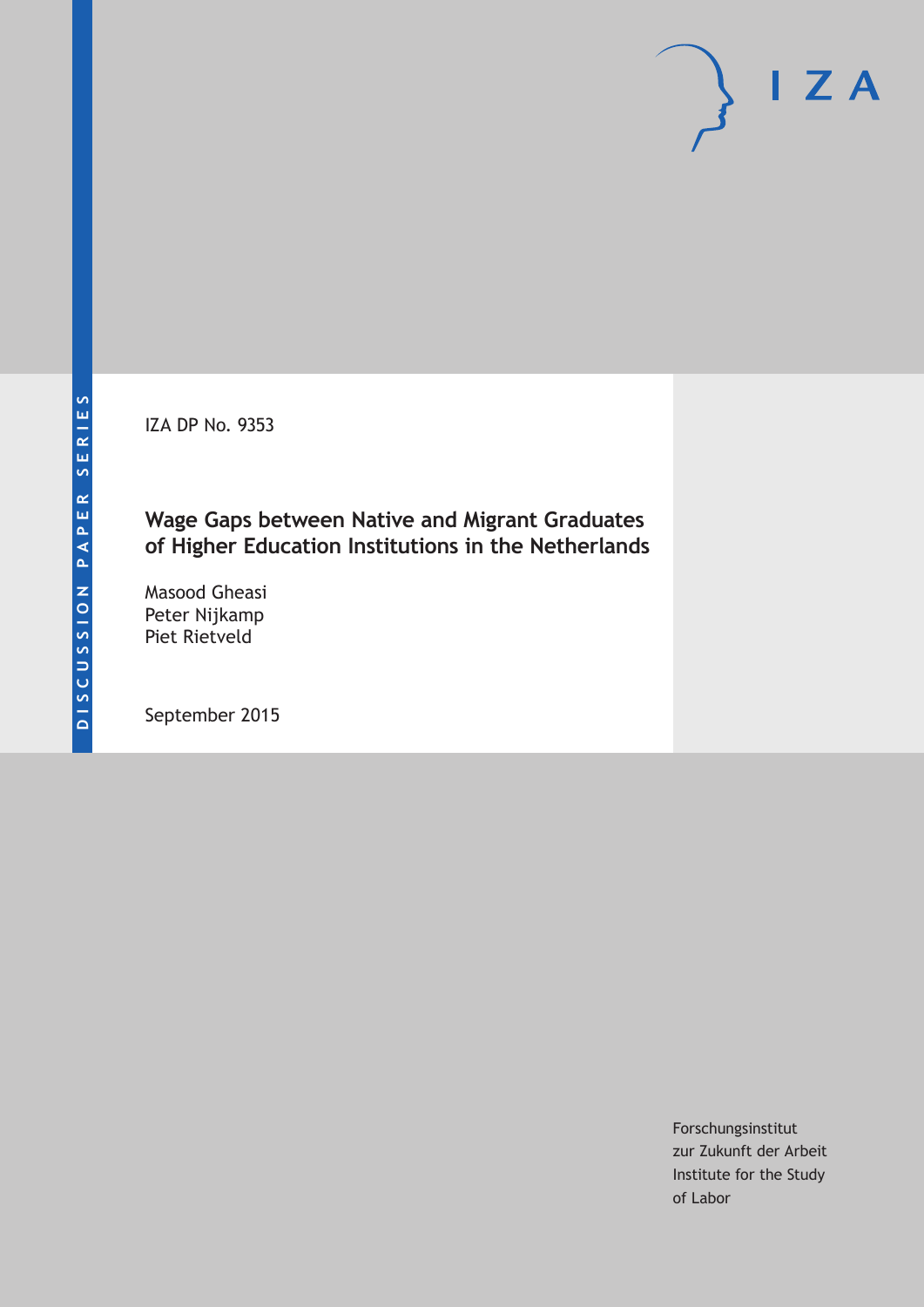# **Wage Gaps between Native and Migrant Graduates of Higher Education Institutions in the Netherlands**

### **Masood Gheasi**

*VU University Amsterdam and IZA* 

### **Peter Nijkamp**

*VU University Amsterdam and IZA* 

### **Piet Rietveld**

*VU University Amsterdam*

Discussion Paper No. 9353 September 2015

IZA

P.O. Box 7240 53072 Bonn Germany

Phone: +49-228-3894-0 Fax: +49-228-3894-180 E-mail: iza@iza.org

Any opinions expressed here are those of the author(s) and not those of IZA. Research published in this series may include views on policy, but the institute itself takes no institutional policy positions. The IZA research network is committed to the IZA Guiding Principles of Research Integrity.

The Institute for the Study of Labor (IZA) in Bonn is a local and virtual international research center and a place of communication between science, politics and business. IZA is an independent nonprofit organization supported by Deutsche Post Foundation. The center is associated with the University of Bonn and offers a stimulating research environment through its international network, workshops and conferences, data service, project support, research visits and doctoral program. IZA engages in (i) original and internationally competitive research in all fields of labor economics, (ii) development of policy concepts, and (iii) dissemination of research results and concepts to the interested public.

IZA Discussion Papers often represent preliminary work and are circulated to encourage discussion. Citation of such a paper should account for its provisional character. A revised version may be available directly from the author.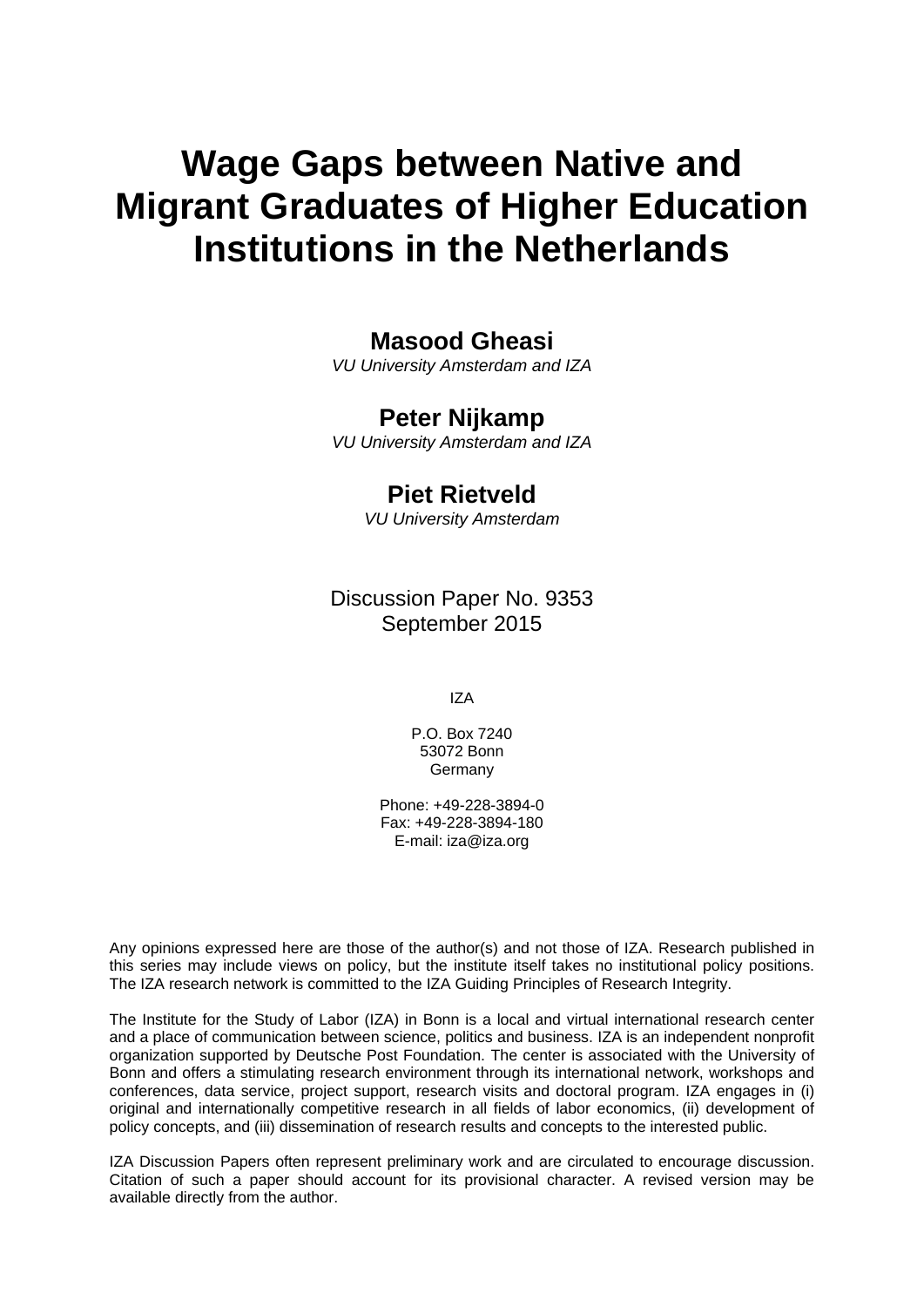IZA Discussion Paper No. 9353 September 2015

# **ABSTRACT**

# **Wage Gaps between Native and Migrant Graduates of Higher Education Institutions in the Netherlands\***

In the Netherlands the share of immigrants in the total population has steadily increased in recent decades. The present paper takes a look at wage differences between natives and migrants who are equally educated. This reduces potential skills biases in our analysis. We apply a Mincer equation in estimating the wage differences between natives and migrants. In our study we analyze only young graduates, so that conventional human capital factors cannot explain the differences in monthly gross wages. Therefore, we focused on "otherness" factors, such as parents' roots to find an alternative explanation. Our empirical results show that acquiring Dutch human capital, Dutch-specific skills, language proficiency, and integration in the long-term (second-generation with non-OECD background) are not sufficient to overcome wage differences in the Dutch labor market, especially for migrants with parents from non-OECD countries.

JEL Classification: F22, I2

Keywords: immigration, education, wage

Corresponding author:

 $\overline{a}$ 

Masood Gheasi VU University Amsterdam Department of Spatial Economics De Boelelaan 1105 1081 HV Amsterdam The Netherlands E-mail: m.gheasi@vu.nl

<sup>\*</sup> Piet Rietveld passed away on November 1, 2013.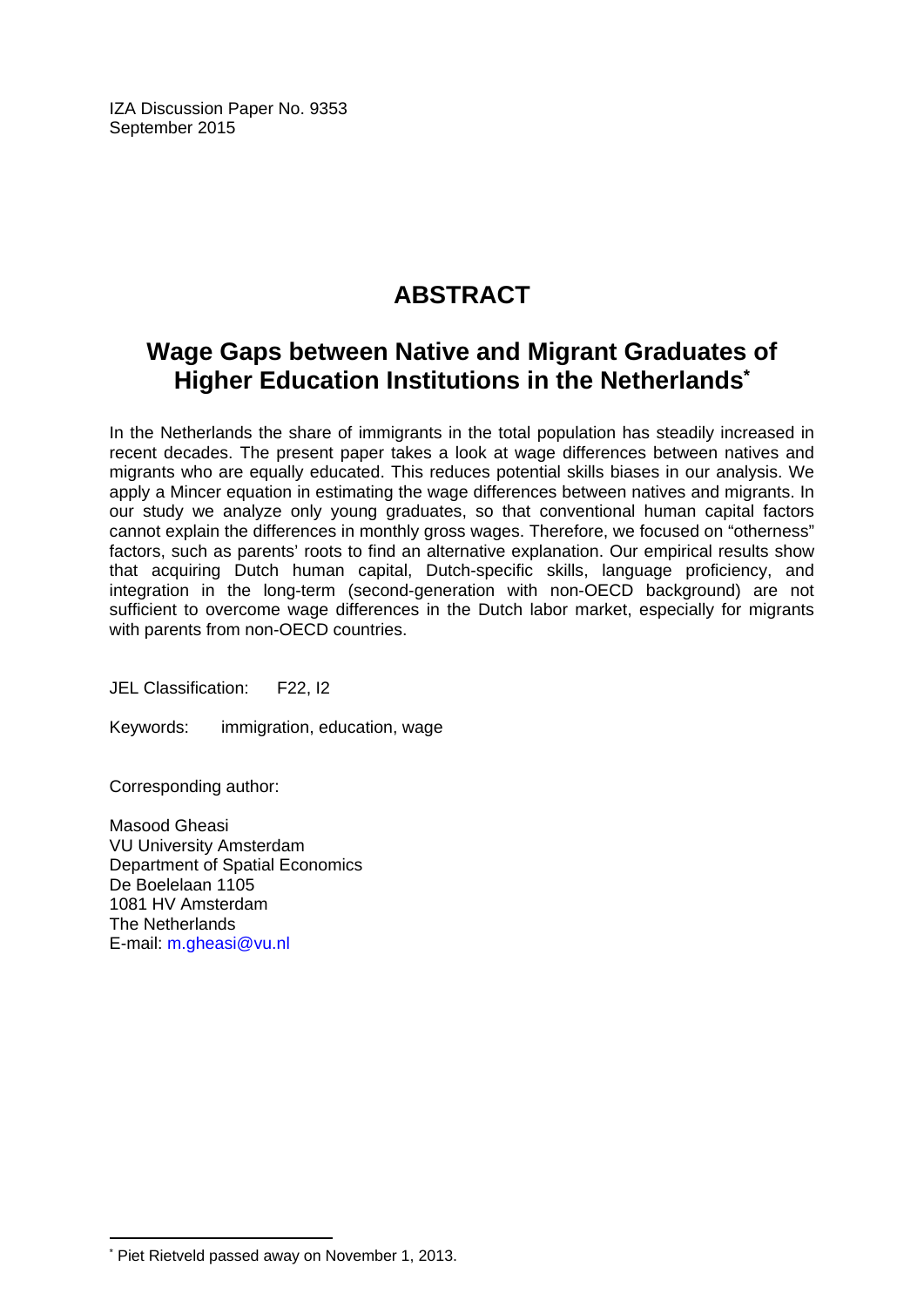#### **1. Introduction**

The share of foreign-born population has greatly increased in recent years in most developed countries. This has prompted much research on the social and economic impacts of immigrants on the host society. Such impacts may refer to job creation (or loss), wage changes, welfare and growth effects, trade and tourism flows, or new business formation. A broad review of migration impact assessment matters can be found in Nijkamp et al. (2012). An important and recurrent question is whether a migration inflow may widen the wage differences between natives and migrants. The present paper will examine in particular the wage gap between natives and migrants with a higher education diploma in the Netherlands.

In the Netherlands, the share of immigrants in the total population has risen substantially in recent decades. Figure 1 below describes the immigration situation over the past ten years. As can be seen, the share of younger immigrants is higher compared to the older categories. This indicates that migrants who migrated to the Netherlands during that period were mostly young people. Especially, the 20-30 age group is large, and their share increases as we move toward 2010. Some of these migrants have completed their education in their country of origin; others in the Netherlands<sup>1</sup>. With reference to Eurostat 2010, there appeared to be 1.8 million foreign-born residents in the Netherlands, corresponding to 11.1 per cent of the total population. Of these, 1.4 million (8.5 per cent) were born outside the EU and 0.428 million (2.6 per cent) were born in another EU Member State.

 

 $1$  Migrants coming from non-OECD countries may find that their university or college degree is not considered equivalent to a Dutch degree. Therefore, they need to re-study and refresh the degree obtained in their homeland.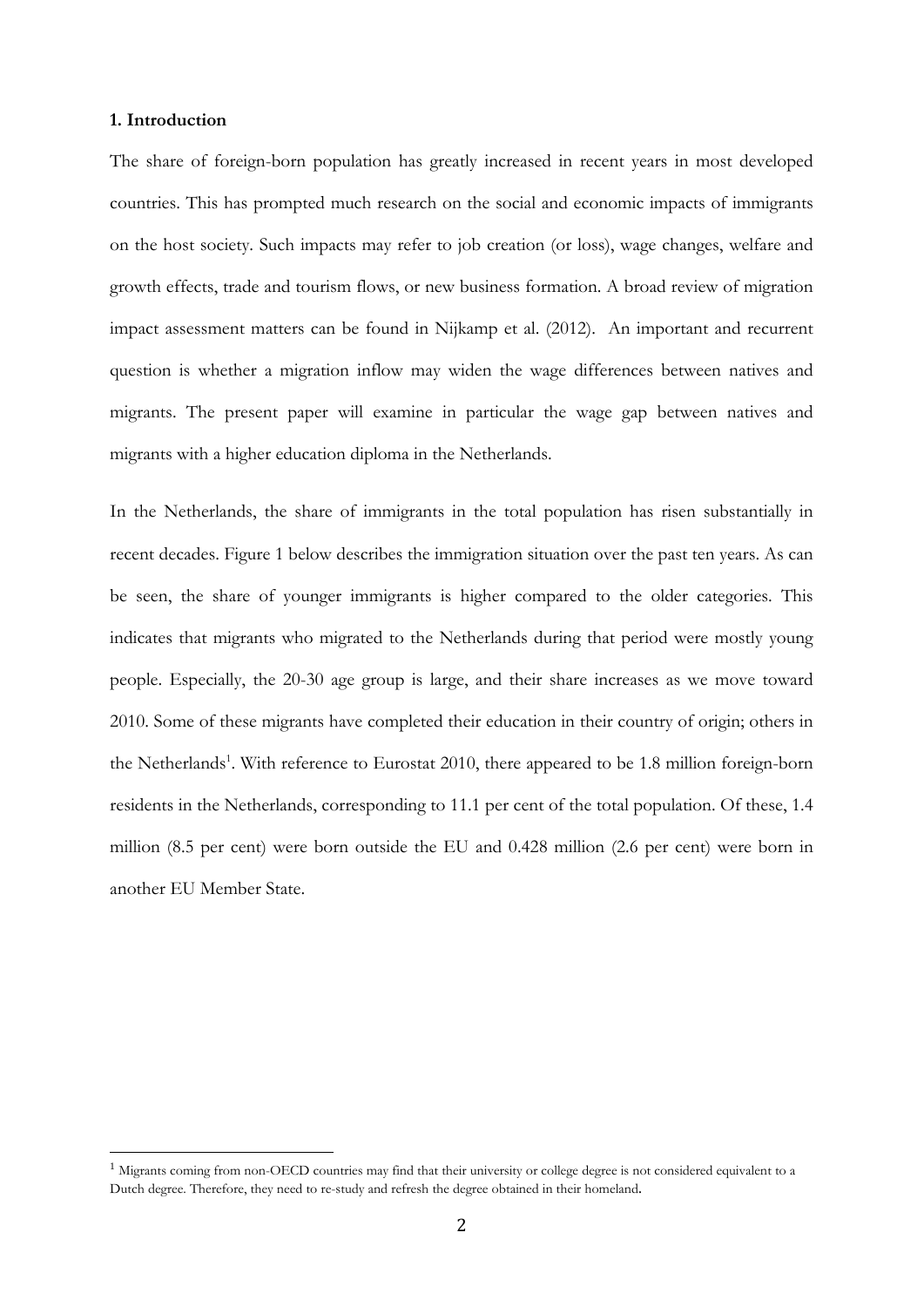

**Figure 1:** Immigration and age categories, on average, from 2001 to 2010 in the Netherlands Source: CBS 2013.

Immigration and the immigrants' economic impact on the host society have long been a sensitive topic in the economic literature. As migrants are heterogeneous in terms of skills and social demographic characteristics, their impact on the host country labor market can also be different. There is much evidence of a wage gap between migrant workers and native workers (Groot, 2013; Behtoui, 2004) .

The aim of the present paper is, first, to examine the gross salary of students who have graduated from Dutch higher professional education, and then to make a comparison between migrants and natives in the Dutch labor market. In doing so, we borrow the Mincer equation for graduates of Dutch higher professional education. Moreover, this paper contributes to the emerging list of studies on wage differences between migrants and natives in the following ways. First of all, in our analysis the role of skill bias is suppressed: natives and migrants in our sample have largely obtained the same degrees for a higher education institution. Secondly, we also control for parents' roots, and our empirical results reveal that wage discrimination is related to the individuals' roots. Graduates from non-OECD countries are receiving relatively low wages. Furthermore, immigrants who invest in their education at later ages earn lower wages; therefore, age structure plays likely a role in the payment of different wages in the labor market.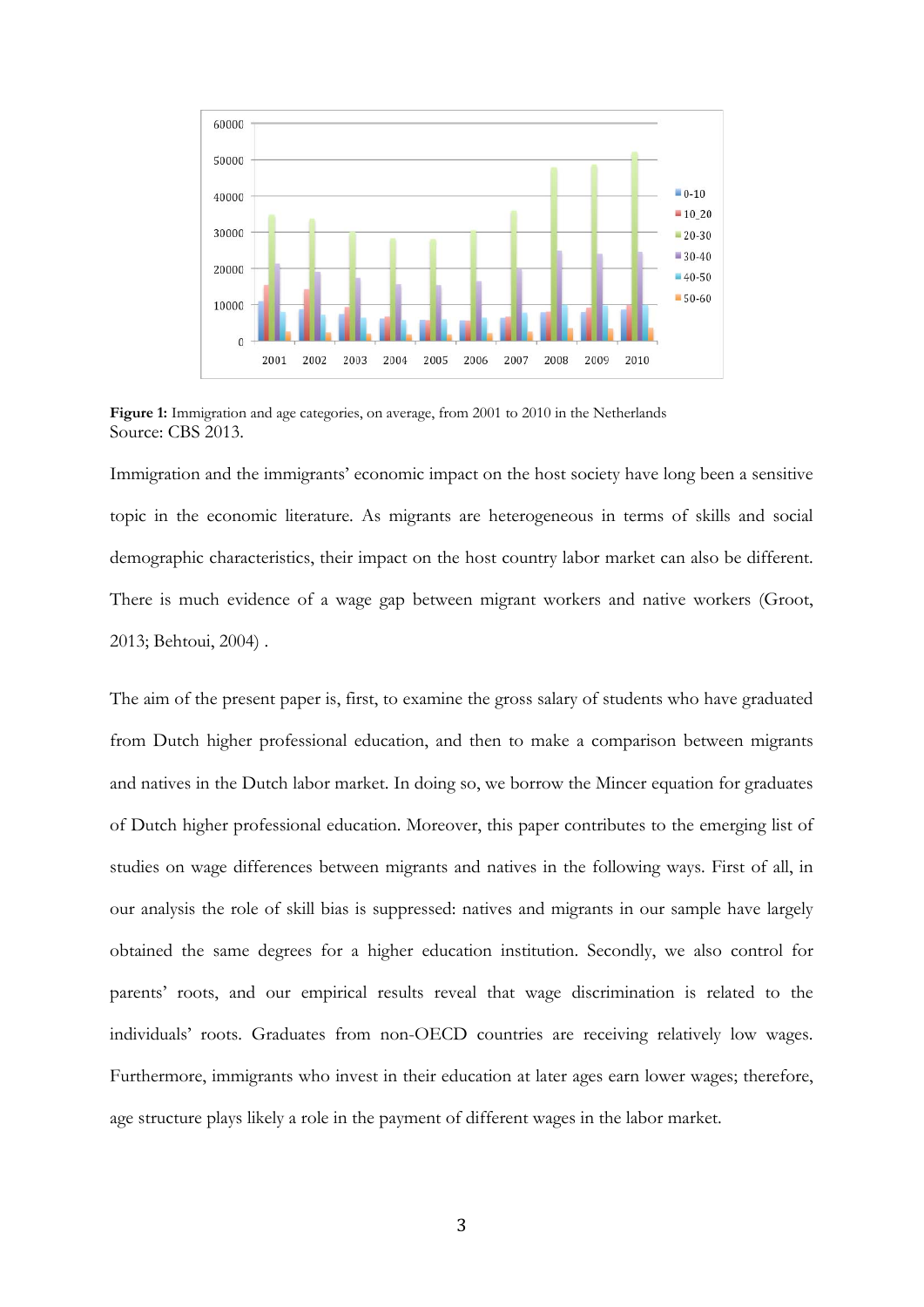After reviewing the literature on wage differences between immigrants and natives, the paper presents interesting empirical results, by using data from Maastricht University for 2007 to 2010 on graduates of higher professional education. We found that there is no wage difference between natives and second-generation migrants, but the wage gap between first-generation migrants and natives is -3 per cent. Furthermore, we also find that migrants coming from outside the OECD zone receive a lower gross salary in comparison with OECD zone migrants. This study demonstrates also that the most important factor in the wage gap between immigrants and natives is in fact not strongly related to their human capital endowment, but probably more to the effect of being "otherness".

The remaining part of the paper is organized as follows. Section 2 provides a literature review. Section 3 describes our data set and offers a descriptive analysis. Section 4 presents the empirical results, and Section 5 concludes.

#### **2. Literature review**

In recent years, special attention has been devoted to the impact of immigrants in general and highly educated and skilled immigrants, in particular. Several studies (see Groot, 2013; Friedberg, 2000) have revealed that, although developed countries are in desperate need of skilled and highly educated immigrants, immigrants and even the children of immigrants (also called the secondgeneration) are not enjoying equal job opportunities and wages.

According to human capital theory, the difference in labor market outcome is related to an individual's investment in education and job trainings (Becker and Becker, 1993; Mincer, 1974). Education and job training increase an individual's productivity, which in turn has a positive impact on a person's earning. On the basis of this theory, individuals with the same labor supply characteristics are expected to have the same wage and employment opportunity. Furthermore, the conventional human capital model cannot fully explain the differences in terms of wage and employment opportunities between migrants and natives. Some additional adjustments have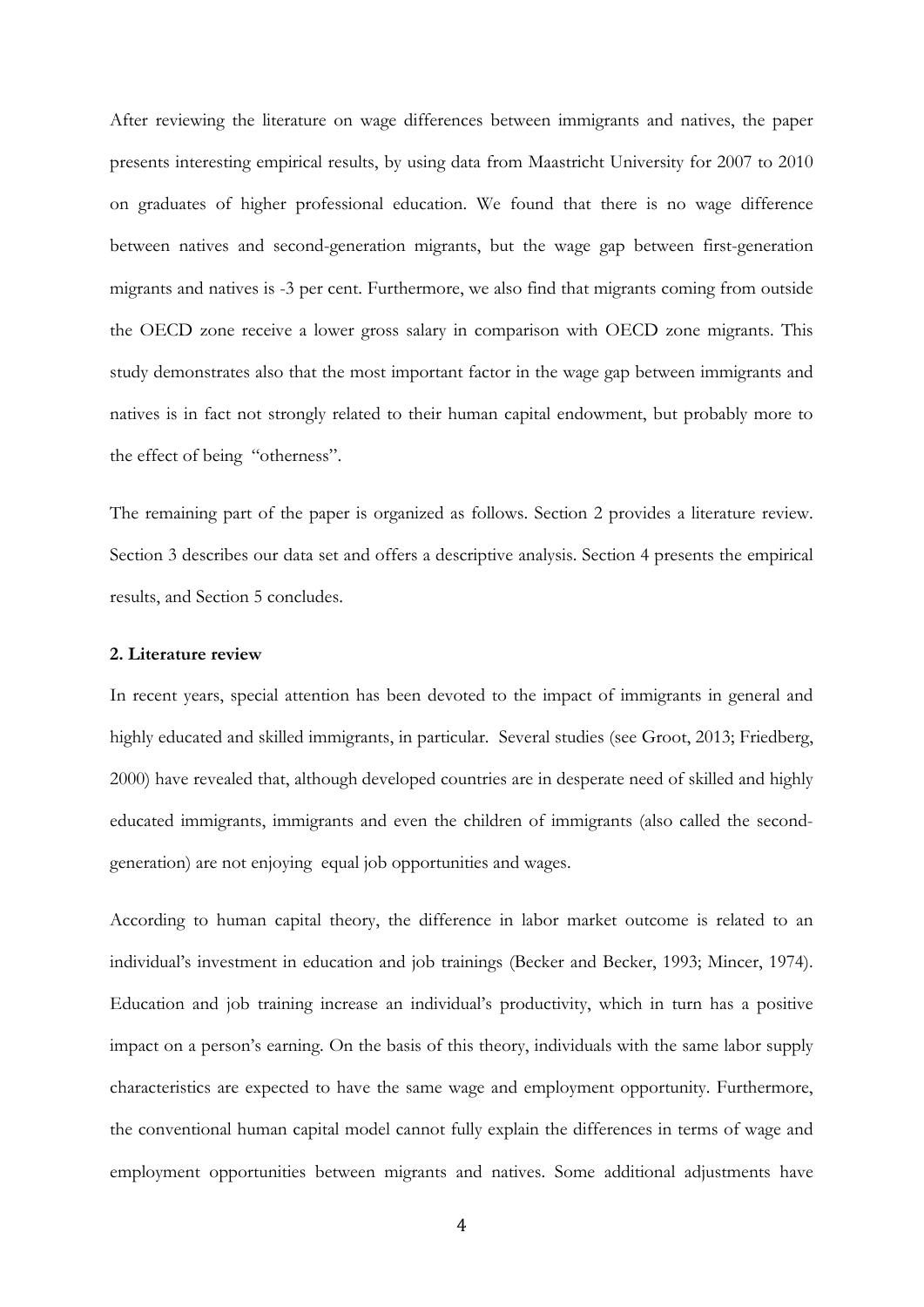sometimes been added to the model, for example, individuals' investments in human capital, and whether this was accumulated in the country of origin or the country of destination. The same holds true for the years of work experience, especially if they are from non-OECD countries (Coulon, 2001; Friedberg, 2000), lack of host country's specific skills, language and knowledge. In due time, however, after immigrants have lived for a number of years in the host country, they steadily acquire the host country's specific knowledge and language. Consequently, their labor market performance will increase, and in the course of time their wage difference in comparison to natives tends to diminish (Friedberg, 2000; Borjas, 1985; Chiswick, 1978). In our study, we focus on immigrants who have graduated from Dutch higher education institutions, and therefore they have the same educational qualifications as the natives. If that were the only relevant factor, there would not be a wage difference between immigrants and natives, and in particular between second-generation immigrants and natives.

At the same time, the concept of social capital indicates that social ties produce transferable values, and can lead people toward better employment opportunities and possibly higher paid jobs. According to Bourdieu and Wacuant (1992, p 119) "social capital is the sum of the resources that accrue to an individual or a group by virtue of possessing a durable network of more or less institutional relationships of mutual acquaintance and recognition." This entails two important elements of social capital: 1) the strength of a social network (total number of connections) that one can depend on, and 2) the sum of the resources (capital, human and cultural) that each social network possesses. Studies find that a person with a better connected network has more chances in job-matching channels, which may also be associated with higher incomes (Granovetter, 1995; Sprengers et al., 1988). As personal relationships are homogeneous in different groups (e.g. ethnic, religious), job opportunities acquired via personal relationships can cause inequalities in society (Behtoui, 2004). Campbell et al. (1986) indicate that networks are essentially resources and, like many other resources, they are not distributed evenly. Sprengers et al. (1988) studied 242 Dutch men, aged 40-55, who became unemployed in or before 1978. He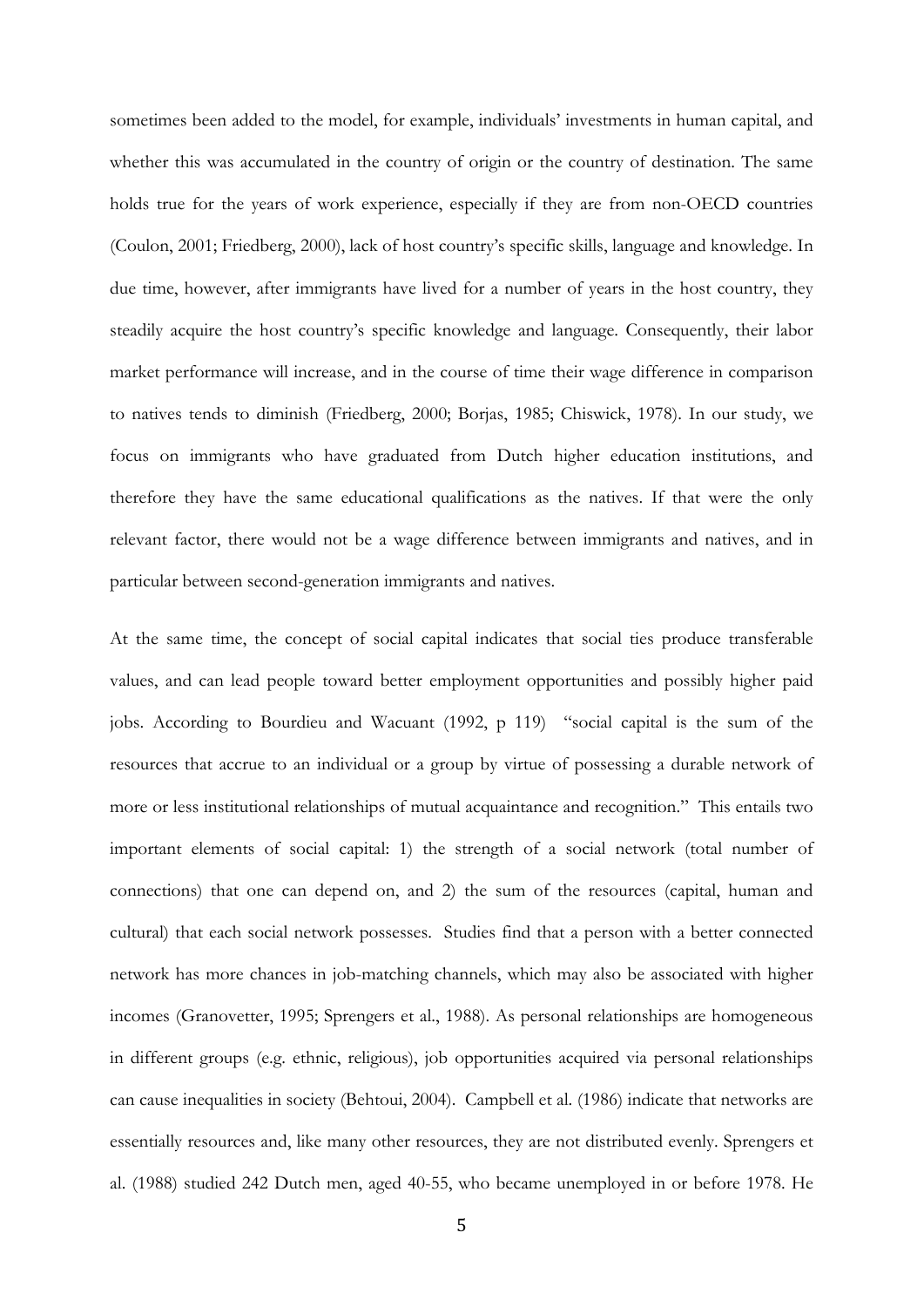concludes that those with better social capital found a job within a year, especially those with access to social capital through weak ties. Furthermore, Lin et al. (1981) found that a persons who use information from—and enjoys the influence of—powerful, wealthy or prestigious people are more likely to find a better job than those without such connections.

There are two neoclassical economic models that can explain the labor market gaps between immigrants and natives from the demand side. The first is the *taste model* developed by Becker (1957), and the second is *statistical discrimination* pioneered by Phelps (1972) and Arrow (1973). According to Becker's model, discrimination is fundamentally a problem of taste, meaning that there is a disamenity value in employing a person, while, according to Phelps and Arrow, it is due to lack of information about the productivity of individuals. This gives the firms an incentive to use observable characteristics, such as race, gender, etc., to infer the expected productivity of applicants. However, the second model is not free of criticism (for an overview, see Aigner and Cain, 1977). As it is difficult to measure discrimination empirically<sup>2</sup> in the labor market, scholars adopt the conventional discrimination measure namely the effect of "otherness" on wage and employment to explain the differences between immigrants and the natives (Chiswick, 1978 ; Behtoui, 2004). Foreign background is negatively related to employment and wages, especially for those outside the OECD circle (Miles, 1993).

In this paper, we divide the immigrants first into first and second generation, and then into two groups namely: those with roots in OECD countries, and those with roots in non-OECD countries. The motivation behind this selection is the cultural similarity of OECD countries to the Netherlands, and cultural distance between non-OECD countries and the Netherlands. Through this distinction we may be able to capture the possible risk of suffering from discrimination (Miles, 1993). Furthermore, having a foreign background is associated with lower wages and employment, especially for those from non-OECD countries (Behtoui, 2004). And

 

<sup>&</sup>lt;sup>2</sup> The reason is that factors such as race, skin colour, hair colour etc. may have a significant impact on discrimination behaviour, but in our empirical study we cannot control for them.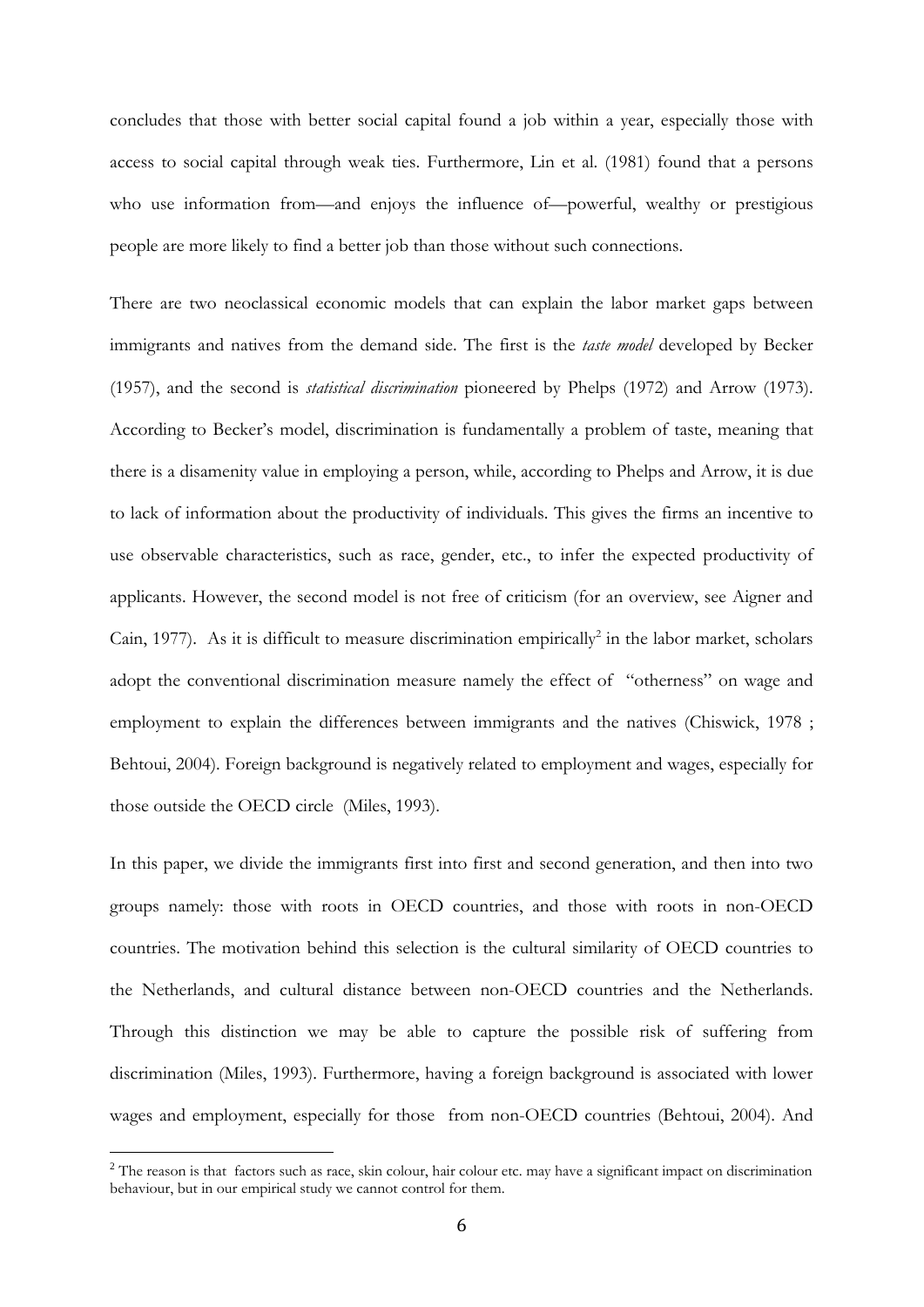finally, we also examine the effect of having a foreign born father or mother from OECD or non-OECD countries for the second generation migrants to test the Chiswick (1977) and the related Behtoui (2004) hypothesis. In our study, we focus on highly educated migrants who have completed their studies together with natives in the same year, and then entered the labor market. Thus, we have hardly any skill bias in our analysis. Before presenting the empirical results, we discuss the data set and present some descriptive analyses. The next section presents a brief description of the data we used.

#### **3. Data source and descriptive analysis**

Our data originates from the Research Center for Education and the Labor Market (ROA) of Maastricht University in cooperation with DESAN Research Solutions. The survey is based on the cohort of students (in higher professional education)<sup>3</sup> who graduated in the period 2006/2007 to 2009/2010 after their higher professional training. Graduates were surveyed approximately 18 months after they had completed their studies, and information was collected not only on their discipline of study and other aspects of their background, but also on their current job. Together with this, spatial information was also collected. The average response rate was 37 per cent for each year. Furthermore, we focus on graduate students who had obtained their degree and have a full-time job. We dropped from our analysis those graduates who had part-time jobs, were self-employed, were still students, and whose answer sheets had missing information.

For the students who have graduated from higher education, data are available on a series of variables including: personal characteristics (such as gender, age and ethnicity), subject of study, mode (full-time vs. part-time), degree results at the time of graduation, whether individuals are employed in small firms (1-9 employees), medium-size firms (10-99 employees), or large firms (>=100 employees), while graduates were also asked to give information about their place of

 

<sup>&</sup>lt;sup>3</sup> This does not include university graduates.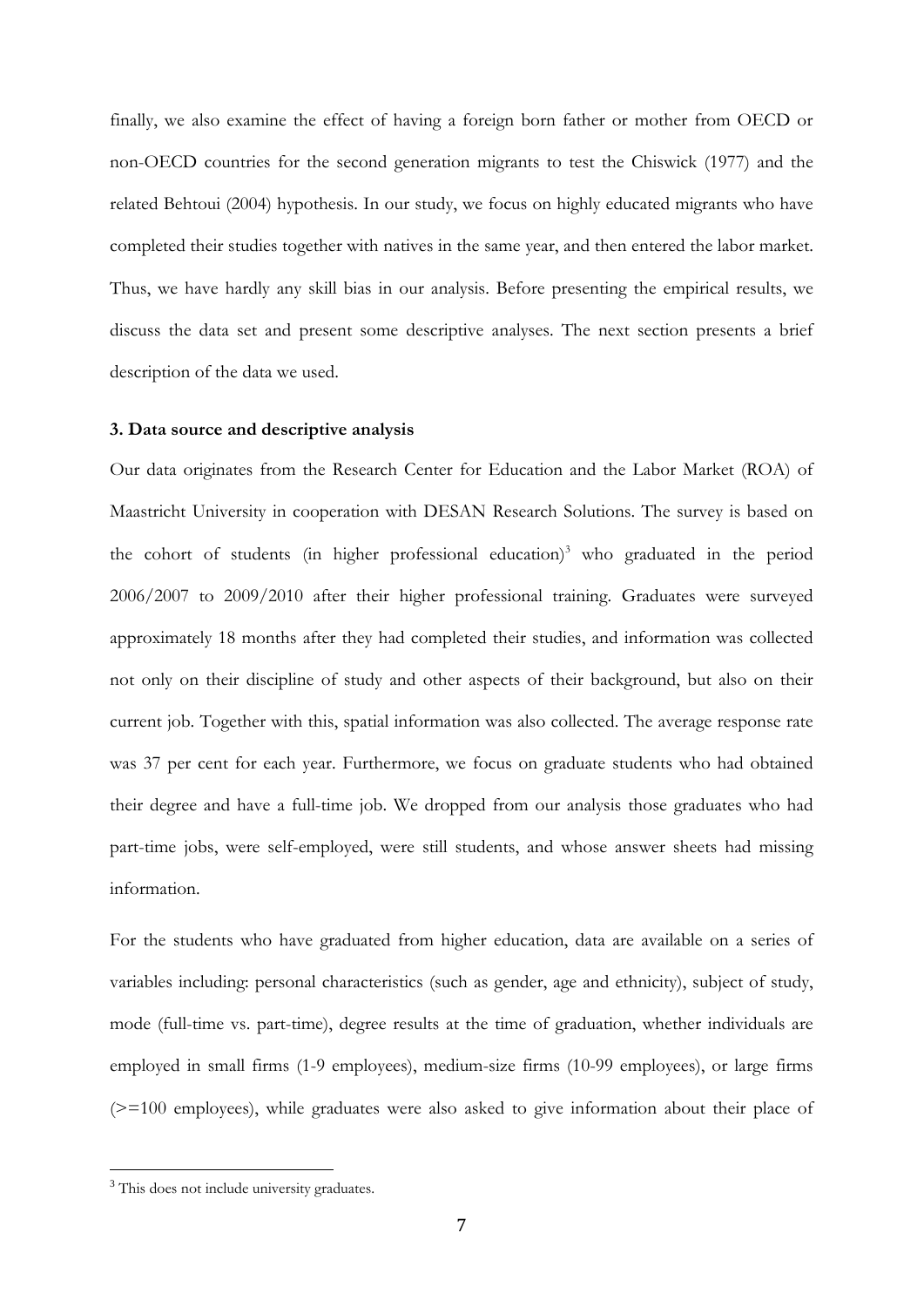residence, for instance: where they lived when they were 16 years old; where they lived during their course of study; and where they were living now. Through an analysis of these questions, we were able to generate four variables, namely: those who lived in Noord Holland, Zuid Holland, Utrecht (NH, ZH, U); moved to (NH, ZH, U); left (NH, ZH, U), and moved in-between (NH, ZH, U). Each of the aforementioned provinces (Noord Holland, Zuid Holland, Utrecht) hosts one of the major Dutch cities (Amsterdam, Rotterdam, The Hague, and Utrecht); these cities are all located in Dutch Randstad.

Table 1 presents the personal characteristics of graduates with a higher professional education. The gender composition is 53 per cent male and the mean age of the graduates is 27 years. The share of second-generation migrants is higher (8.6 per cent) compared to first-generation (3.4 per cent). We also added three dummies to capture the differences between natives, OECD nationals and non-OECD nationals. As can be observed from Table 1, the share of non-OECD (7.6 per cent) nationals is higher compared to OECD nationals (4.4 per cent).

| <b>HBO</b> graduates                | Mean  | Std. Dev | Min      | Max | Obs   |
|-------------------------------------|-------|----------|----------|-----|-------|
| Age (years)                         | 26.93 | 5.89     | 20       | 50  | 26257 |
| Gender (male)                       | 0.53  | 0.499    | $\theta$ |     | 26257 |
| Migrants                            | 0.120 | 0.325    | $\theta$ |     | 26257 |
| 1 <sup>st</sup> generation migrants | 0.034 | 0.181    | $\theta$ |     | 26257 |
| 2 <sup>nd</sup> generation migrants | 0.086 | 0.280    | $\theta$ |     | 26257 |
| Native                              | 0.880 | 0.325    | $\theta$ |     | 26257 |
| OECD nationals                      | 0.044 | 0.206    | $\theta$ |     | 26257 |
| Non-OECD nationals                  | 0.076 | 0.264    | $\theta$ |     | 26257 |

**Table 1:** Personal characteristics of the alumni higher professional training.

Regarding the graduation score, Table 2 presents descriptive statistics for natives, and first- and second-generation migrants. The share of the first-generation migrants in the high graduation marks is slightly higher than that of the second-generation. This suggests that the first-generation migrants is more talented than the second-generation migrants. A possible reason for higher marks of the first-generation migrants might be that some of these students came into the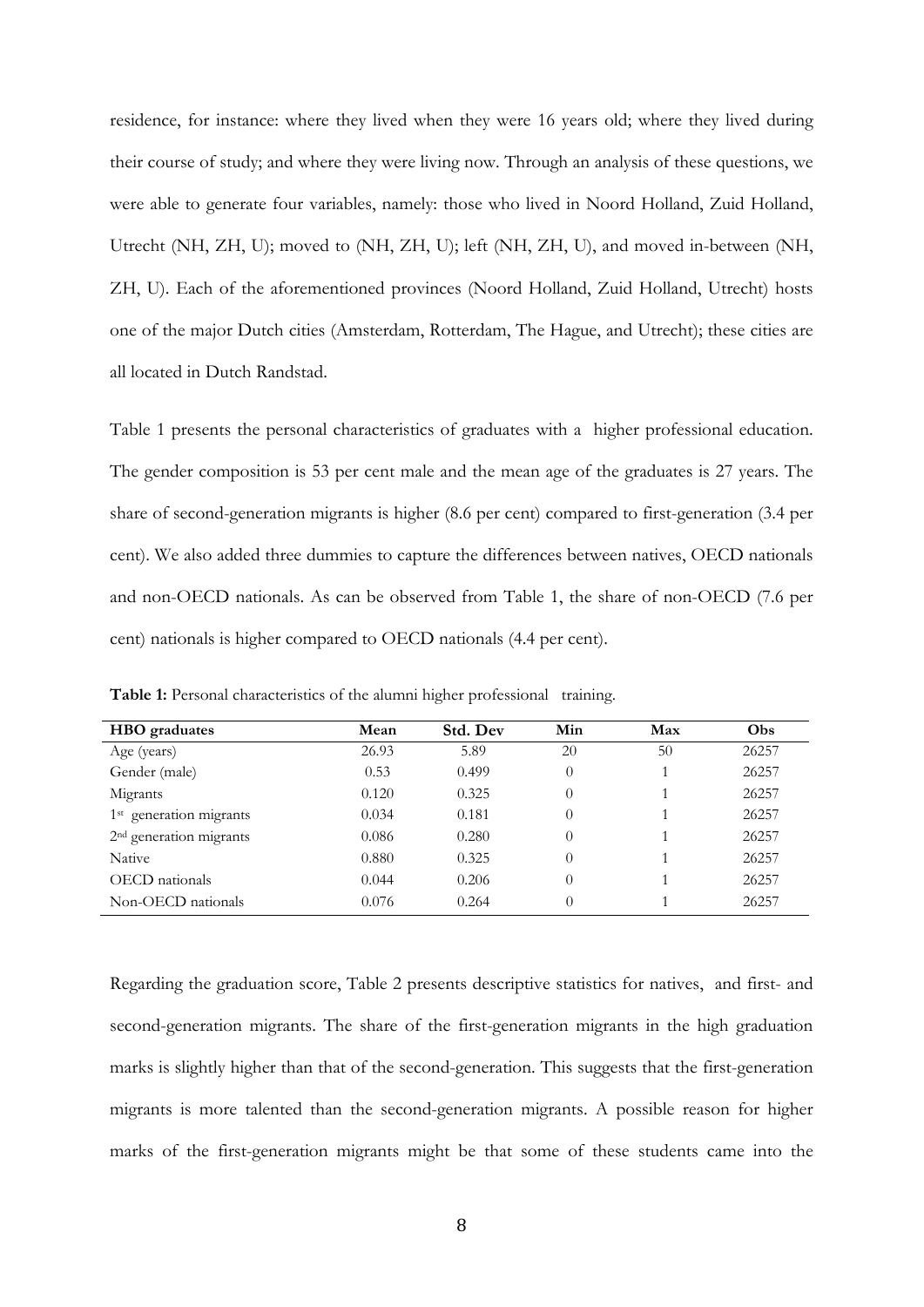Netherlands already with a degree from their country of origin, and, because their original degree is not considered to be equivalent to a Dutch degree, they have to re-study for a couple of years.

| Table 2: Graduation scores |
|----------------------------|
|                            |

|                          | <b>Native</b> | First-generation<br>migrants | Second-generation<br>migrants |
|--------------------------|---------------|------------------------------|-------------------------------|
|                          |               | Mean                         |                               |
| Graduation score6_7*     | 0.492         | 0.512                        | 0.551                         |
| Graduation score 7.5_8.5 | 0.479         | 0.459                        | 0.427                         |
| Graduation score 910     | 0.029         | 0.029                        | 0.022                         |

\*Graduation score 6-7 is the reference category.

Figure 2 below shows the ratio of supply and wages for natives-immigrants in different age categories of graduates with a higher professional education. As expected, the supply ratio of first-generation migrants is low in the younger age groups (20-24), but, interestingly, they get higher wages. As we move further along the age line, the supply ratio of first-generation migrants to native increases, and the wage ratio gets below 1, indicating that older migrants are not paid as much as natives of the same age in the labor market. For the second-generation immigrants, there is no wage difference with natives, and even at older ages, the second-generation migrants receive slightly higher wages compared to natives.



First-generation immigrants (age groups) Second-generation of immigrants (age groups)

**Figure 2:** Higher professional education alumni immigrant/ native, wages and supply by age category

#### **4. Estimation of the Mincer equation**

The Mincer equation (Mincer, 1974) is often used in economics to analyse wage variation. This equation relates wages to a series of personal, work, and regional characteristics, and performs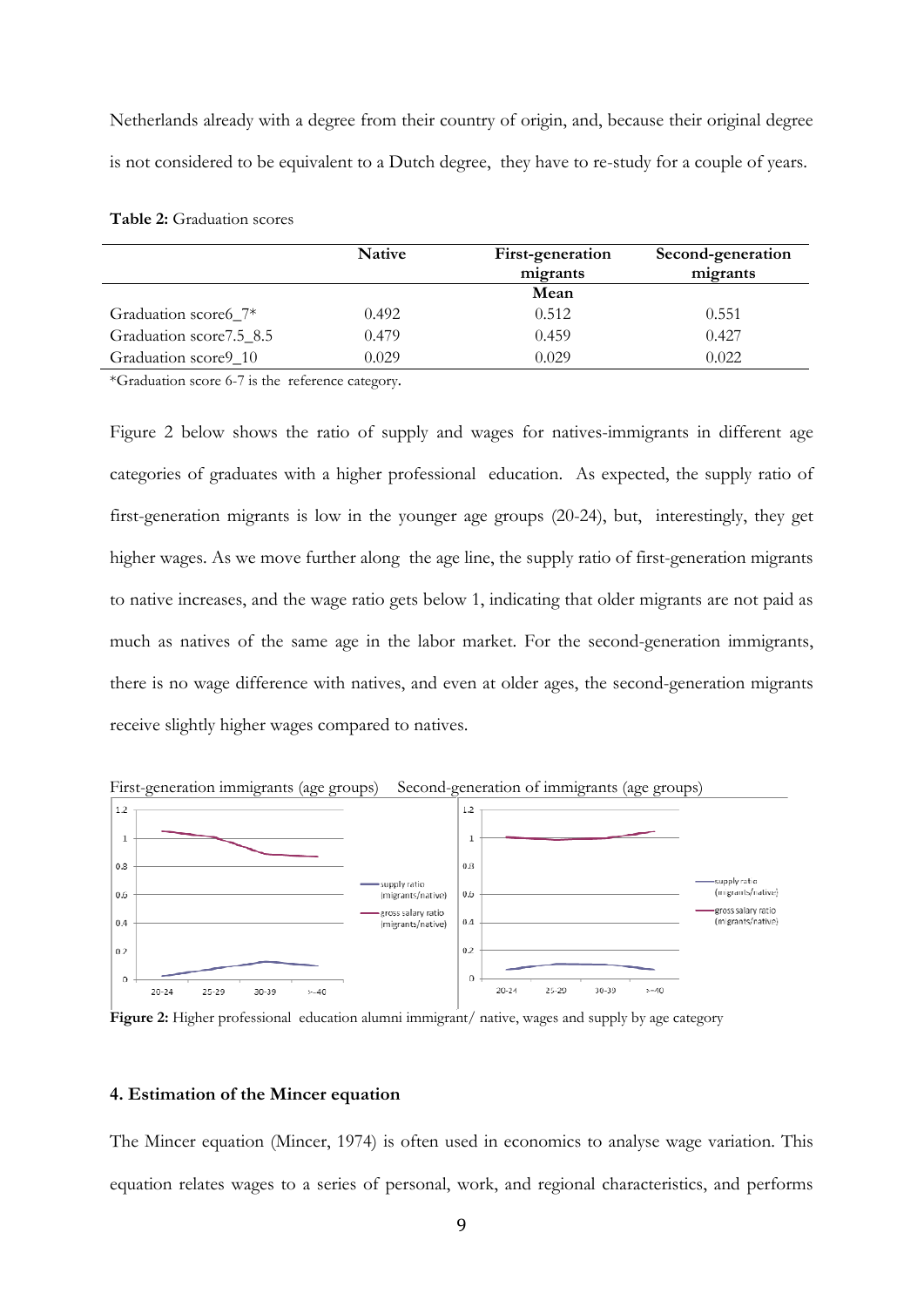well in explaining the positive relationship between ability (proxied by years of education) and earnings. In the Mincer equation, it is assumed that the logarithm of earnings is a nonlinear function of experience, and, according to the model, it can be measured as age minus years of schooling, minus the school starting age (5 years). In this study we do not have information on total years of education. Therefore, we use age and age squared as proxies for experience. Furthermore, we also include the subject of study in the form of 7 dummies for graduates with a higher professional training<sup>4</sup>. We next introduce a dummy variable taking a value of 1, if the individual is responsible for controlling other employees i.e. he/she is a 'supervisor', and 0 otherwise. Furthermore, to control for the language of the graduates, we use a dummy, taking the value of 1 if a language other than Dutch is spoken inside the household.

The regression equation for graduates with higher professional education is written as:

$$
\log(w_{i,t}) = X_{i,t} \beta + Z_{i,t} \gamma \in L_{i,t} \tag{1}
$$

where  $(w_{it})$  is the gross monthly salary of individual (i) in year (t);  $X_{i,t}$  represents the explanatory variables that include the graduation score<sup>5</sup>, age (a proxy for experience), age-squared to capture nonlinear effects, dummies for gender, field of study, and residential location;  $Z_{i,t}$  is a dummy for immigrant status; and  $\epsilon_{i,t}$  is the error term. We use residential and time fixed effects to cope with spatial and temporal heterogeneity.

 We applied four steps in the Mincer estimations. In the first variant, we include the main variables, while in the second variant we separate age and age squared for the first- and the second-generation immigrants. In the third variant, we add the interaction between the first- and second-generation migrants with different firm sizes . And, finally, in the fourth variant we add dummies for the field of study.

 

<sup>4</sup> For more information on the descriptive statistics, we refer to Appendix A.

<sup>5</sup> For details see Footnote 2.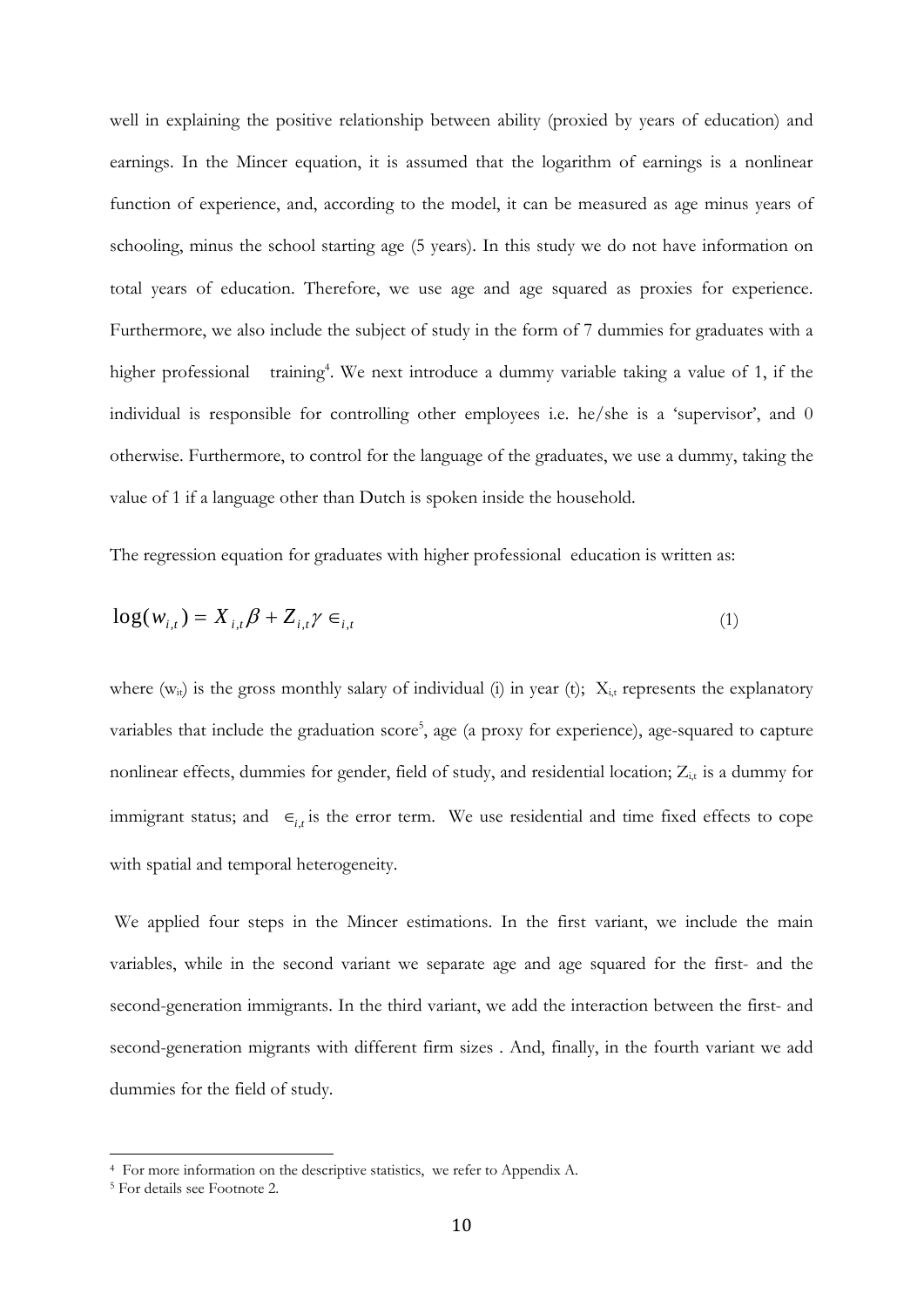#### **5. Empirical evidence**

Table 3 shows the empirical results. There is a wage gap between the genders (male and female) who are equally educated; male graduates receive 8 per cent more gross salary per month than their female counterparts, but the outcome improves a bit (7 per cent) when we control for the field of education. We have only considered full-time jobs and therefore, the gender difference cannot be explained by the difference in working hours.

The age variable, which is used as a proxy for experience, is positively related to our dependent variable, and is highly significant in all three variants. The estimated coefficients are comparable with the values generally found in the literature. Furthermore, as the descriptive analysis shows (Section 2), the first-generation migrants experience a difference in their gross salary per month if they graduate at later ages. To capture this age effect, we separated the age and age squared for the first- and the second-generation immigrants, and the interpretation of our result is presented in Figure 3 below. As can be observed from Figure 3, there is no significant wage difference in age category between the second-generation immigrants and the native graduates. On the other hand, if we compare native graduates with the first-generation immigrants, we can observe that the older the age category of the first-generation immigrants, the lower the wages . This indicates that, for the first-generation immigrants who are investing in their human capital at later ages, the return to their education gets smaller compared to the natives and the second-generation immigrants of the same age.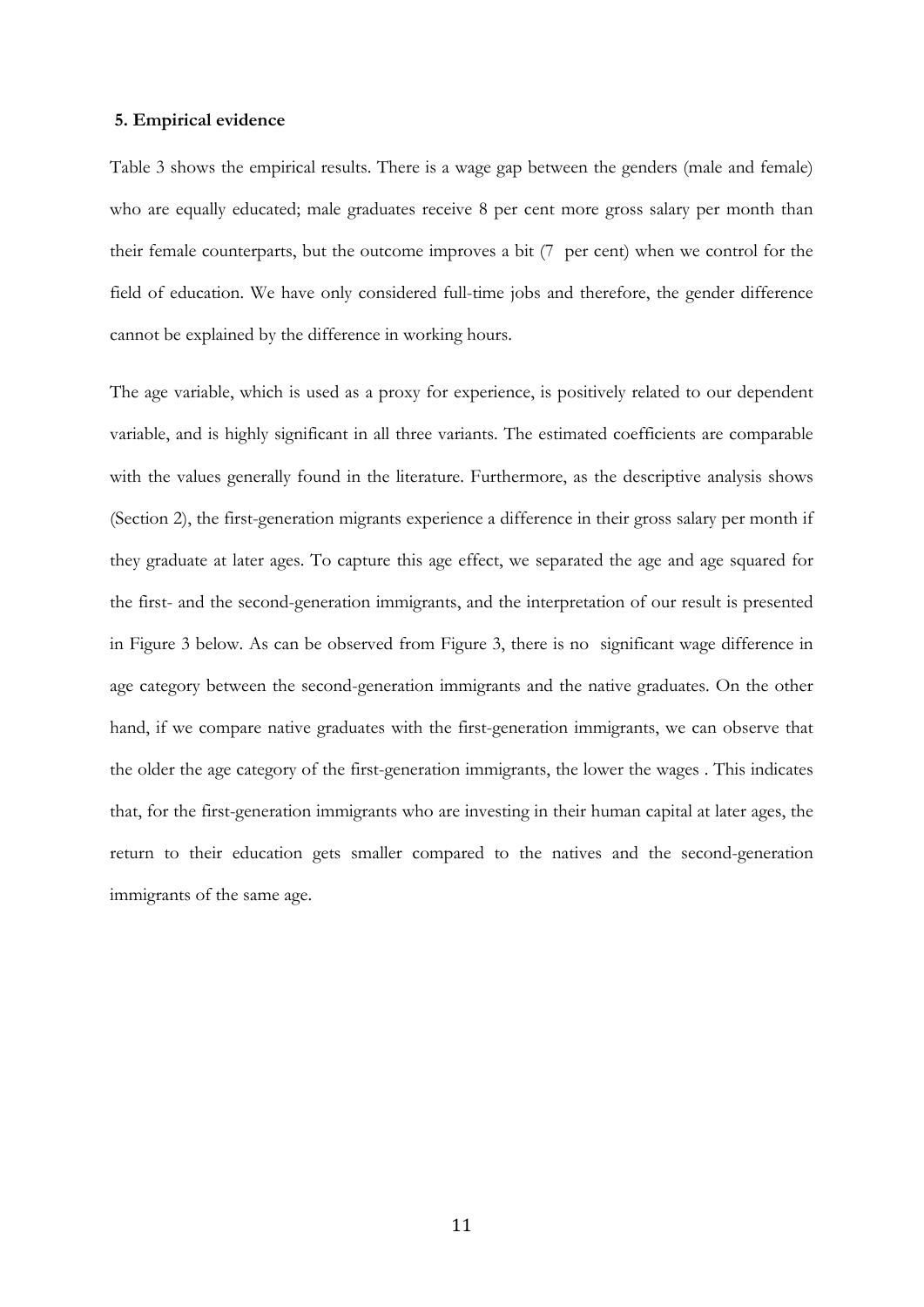

Figure 3: Natives and immigrants age and gross salary (in euros per month)

The human capital measure indicates that talented graduates receive higher wages in the labor market compared with our reference case (where the graduation score is below 7.5). Graduating with marks between 9 and 10, increases the monthly gross salary by 5 per cent compared to our reference category, ceteris paribus. For those who graduated with scores between 7.5-8.5, the difference is 3 per cent.

The social structure variable, which contains various variables of interest, indicates that firstgeneration migrants earn lower wages, leading to a 3 per cent wage gap between natives and the first-generation migrants. Our finding for the first-generation migrants is in line with the literature: that is, the wage gap is mostly related to language and social skills (Chiswick, 1978). Our result confirms previous study findings: for example Algan et al. (2010) find for France, Germany and the United Kingdom that first-generation migrants who are living and working in the above-mentioned countries earn significantly less than the natives, and for those who come from developing countries, their wage gap increases further. Our empirical result for non-OECD countries indicates that the wage gap between graduates from OECD members and non-OECD countries is 1 per cent. Furthermore, a possible reason for the wage difference between OECD and non-OECD graduates could be that graduates from non-OECD countries accept lower paid jobs to remain in the Netherlands. This is confirmed by a recent study by Bijwaard and Wang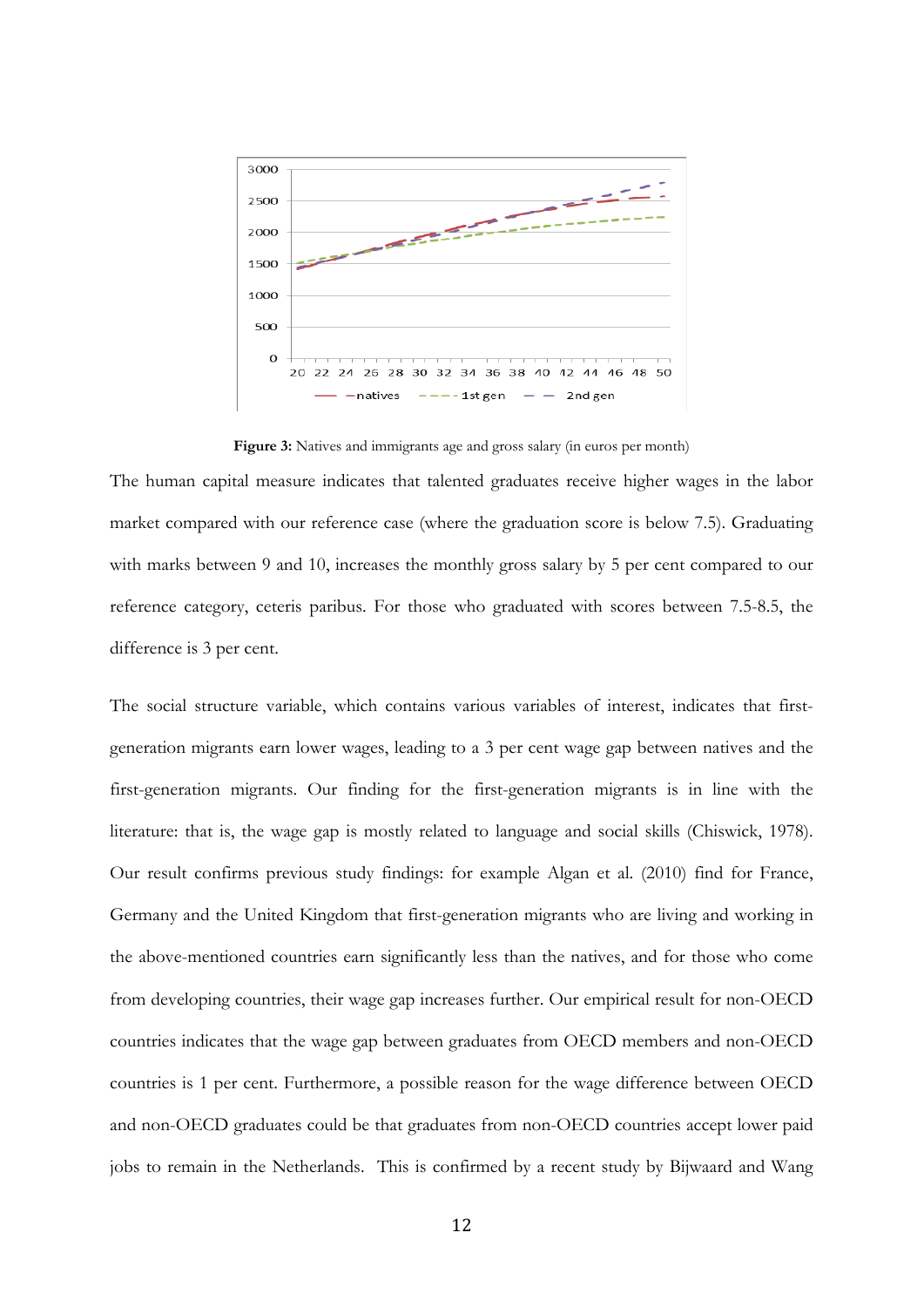(2013) who find that graduate students from less developed countries accept low paid jobs to remain in the country and to find better job opportunities.

An important factor that affects wages according to the efficiency wage theory is the size of the firm (Akerlof, 1982; Bulow and Summers, 1986). Our empirical finding shows that wages increase with firm size. Medium-sized and large firms pay respectively, 2 and 6 per cent more gross salaries than our reference category (small firms). The second-generation immigrant earns higher wages in both medium-sized and large firms compared to the second-generation immigrant graduates employed in small firms. Furthermore, employees with more responsibility receive higher wages compared to those without.

As indicated above in the data section (Section 2), we created four variables for residential location to determine whether residential location has an impact on the gross salary of these graduates. The results indicate that those who lived in the provinces Noord Holland, Zuid Holland and Utrecht (NH, ZH, U) receive 4 per cent more gross salary compared to our reference variable (which refers to those living and continuing to live in other provinces). Furthermore, those who are moving into the mentioned provinces are also receiving higher wages and their gross monthly salary increases by 3 to 4 per cent. Interestingly, for those graduates who are moving between the aforementioned provinces, their gross monthly salary increases by 6 per cent in comparison to our reference variable. Venhorst (2012) studied the wages of college and university graduates in the Netherlands, and found that wages are higher for those graduates who work in larger labor markets and expensive regions. Furthermore, those who move away from the aforementioned provinces, have a higher gross salary compared with the reference group. These results are in line with the literature that indicates that those graduates who change their location fare better than those who do not change location (Abreu et al. 2011).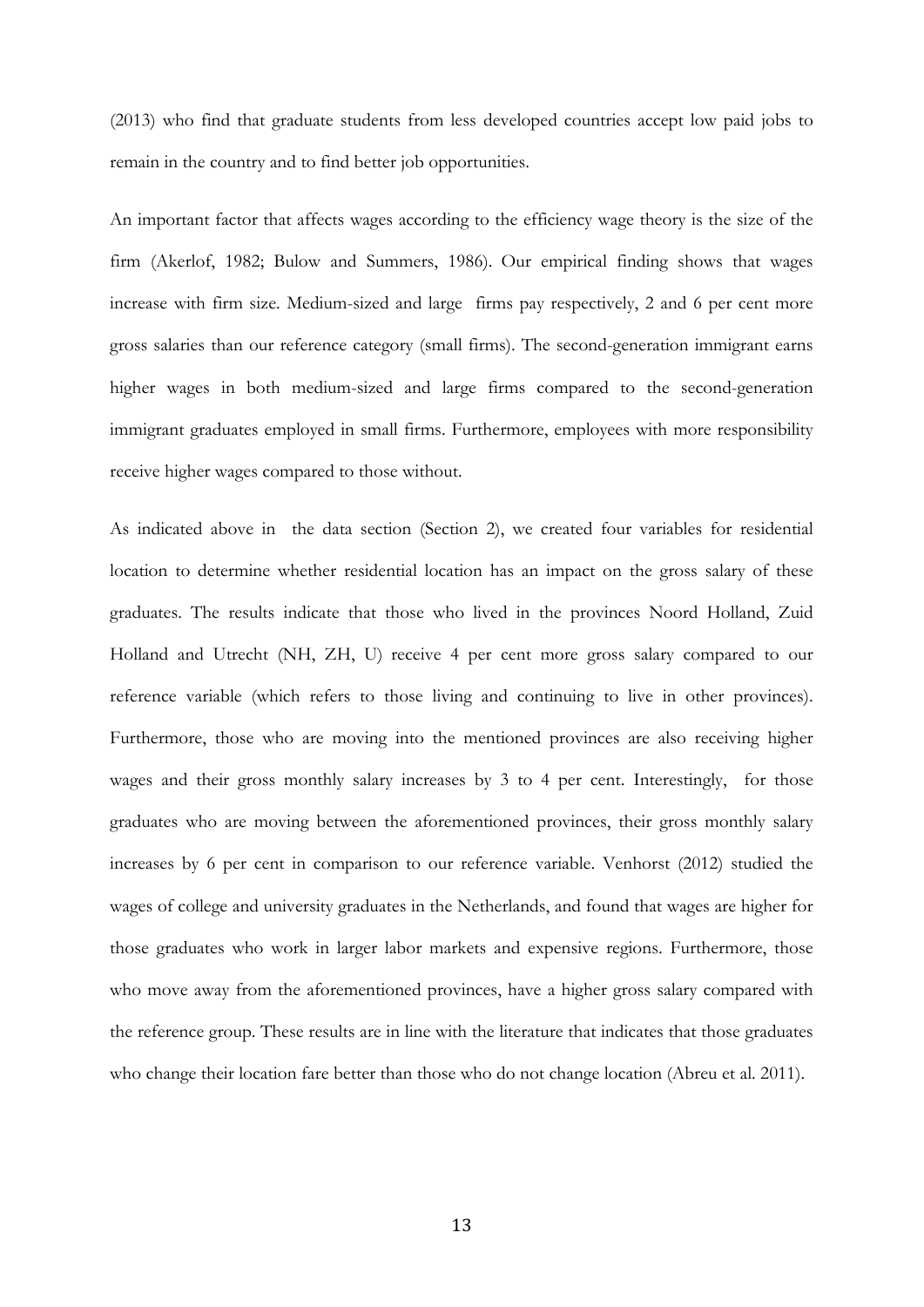**Table 3:** Mincer regression for wages of graduates of higher education (dependent variable: natural log of individual monthly gross salary)

|                                        | Variant-I                    | Variant-II                    | Variant-III                  | Variant-IV                   |
|----------------------------------------|------------------------------|-------------------------------|------------------------------|------------------------------|
| Age                                    | $0.0538(0.00208)$ ***        | $0.0554(0.00222)$ ***         | $0.0554(0.00222)$ ***        | $0.0560(0.00220)$ ***        |
| Age $(sq)$                             | $-0.000497(3.2e^{-0.5})$ *** | $-0.000516(3.38e^{-0.5})$ *** | $-0.00052(3.38e^{-0.5})$ *** | $-0.00052(3.33e^{-0.5})$ *** |
| Gender (male=1)                        | $0.0842(0.00238)$ ***        | $0.0840(0.00238)$ ***         | $0.0840(0.00238)$ ***        | $0.0682(0.00272)$ ***        |
| Non-Dutch (language)                   | 0.000889(0.00742)            | 0.00727(0.00742)              | 0.00717(0.00743)             | 0.00577(0.00742)             |
|                                        |                              |                               |                              |                              |
| Human capital (graduation score)       |                              |                               |                              |                              |
| Score $9-10$                           | $0.0484(0.00746)$ ***        | $0.0489(0.00744)$ ***         | $0.0489(0.00744)$ ***        | $0.0499(0.00737)$ ***        |
| Score 7.5_8.5                          | $0.0289(0.00236)$ ***        | $0.0285(0.00236)$ ***         | $0.0286(0.00236)$ ***        | $0.0308(0.00239)$ ***        |
| Social structure                       |                              |                               |                              |                              |
| 1 <sup>st</sup> gen migrants           | $-0.0320(0.00946)$ ***       | $0.437(0.158)$ ***            | $0.461(0.167)$ ***           | $0.439(0.157)$ ***           |
| 2 <sup>nd</sup> gen migrants           | $-0.00283(0.00646)$          | $0.271(0.122)$ **             | $0.23(0.124)5*$              | $0.259(0.121)$ **            |
| 1 <sup>st</sup> gen migrant age        |                              | $-0.0237(0.00973)$ **         | $-0.0239(0.00974)$ **        | $-0.0241(0.00967)$ **        |
| 2 <sup>nd</sup> gen migrant age        |                              | $-0.0185(0.00783)$ **         | $-0.0186(0.00781)$ **        | $-0.0178(0.00777)**$         |
| 1 <sup>st</sup> gen migrant age(sq)    |                              | $0.000246(0.000143)*$         | $0.000249(0.000143)*$        | $0.000255(0.000142)*$        |
| 2 <sup>nd</sup> gen migrant age(sq)    |                              | $0.000293(0.000118)$ **       | $0.00029(0.000118)$ **       | $0.00028(0.000117)$ **       |
| Non_OECD                               | $-0.0120(0.00720)*$          | $-0.00904(0.00716)$           | $-0.00852(0.00715)$          | $-0.0101(0.00712)$           |
| Firm size & position                   |                              |                               |                              |                              |
| Medium-sized firm                      | $0.0170(0.00571)$ ***        | $0.0170(0.00570)$ ***         | $0.0149(0.00594)$ **         | $0.0223(0.00570)$ ***        |
| Large firm                             | $0.0573(0.00552)$ ***        | $0.0569(0.00550)$ ***         | $0.0550(0.00573)$ ***        | $0.0582(0.00549)$ ***        |
| Supervisor position                    | $0.0642(0.00336)$ ***        | $0.0635(0.00336)$ ***         | $0.0635(0.00336)$ ***        | $0.0596(0.00334)$ ***        |
| 1 <sup>st</sup> gen migrant*med_firm   |                              |                               | $-0.0302(0.0416)$            |                              |
| 1 <sup>st</sup> gen migrant*large_firm |                              |                               | $-0.0189(0.0402)$            |                              |
| 2 <sup>nd</sup> gen migrant*           |                              |                               | $0.0457(0.0221)$ **          |                              |
| med_firm                               |                              |                               |                              |                              |
| $2nd$ gen                              |                              |                               | $0.0362(0.0211)*$            |                              |
| migrant*large_firm                     |                              |                               |                              |                              |
| <b>Residential location</b>            |                              |                               |                              |                              |
| Lives in (NH, ZH,U)                    | $0.0444(0.00257)$ ***        | $0.0440(0.00257)$ ***         | $0.0439(0.00257)$ ***        | $0.0426(0.00256)$ ***        |
| Left (NH, ZH,U)                        | $0.0192(0.00922)**$          | $0.0188(0.00926)*$            | $0.0189(0.00925)$ **         | $0.0194(0.00918)$ **         |
| Moved to (NH, ZH,U)                    | $0.0332(0.00434)$ ***        | $0.0352(0.00434)$ ***         | $0.0353(0.00434)$ ***        | $0.0319(0.00432)$ ***        |
| Moved between (NH,                     | $0.0579(0.00786)$ ***        | $0.0573(0.00785)$ ***         | $0.0573(0.00785)$ ***        | $0.0551(0.00779)$ ***        |
| ZH, U)                                 |                              |                               |                              |                              |
| Field of education                     |                              |                               |                              |                              |
| Education                              |                              |                               |                              | $0.0840(0.0290)$ ***         |
| Technical studies                      |                              |                               |                              | $0.141(0.0289)$ ***          |
| Economics                              |                              |                               |                              | $0.122(0.0289)$ ***          |
| Health                                 |                              |                               |                              | $0.113(0.0292)$ ***          |
| Social behavior/culture                |                              |                               |                              | $0.0881(0.0291)$ ***         |
| Agriculture                            |                              |                               |                              | $0.0857(0.0294)$ ***         |
| Time fixed effect                      | Yes                          | Yes                           | Yes                          | Yes                          |
| Constant                               | $6.517(0.0326)$ ***          | $6.488(0.0346)$ ***           | $6.490(0.0347)$ ***          | $6.367(0.0450)$ ***          |
| <b>Observations</b>                    | 25,452                       | 25,452                        | 25,452                       | 25,452                       |
| R-squared                              | 0.399                        | 0.401                         | 0.401                        | 0.407                        |

Robust standard errors in parentheses, \*\*\* p<0.01, \*\* p<0.05, \* p<0.1: the reference categories are: female, graduation score lower than 7.5, natives, OECD , small firm, other positions, other provinces, language and arts.

We also controlled for the field of education, and our results indicate that those who are involved in technical studies are paid the highest (17 per cent) compared with our reference category (language and arts). All coefficients for the field of study are positive and significant, which indicates that graduates of language and arts courses are employed in less well paid jobs.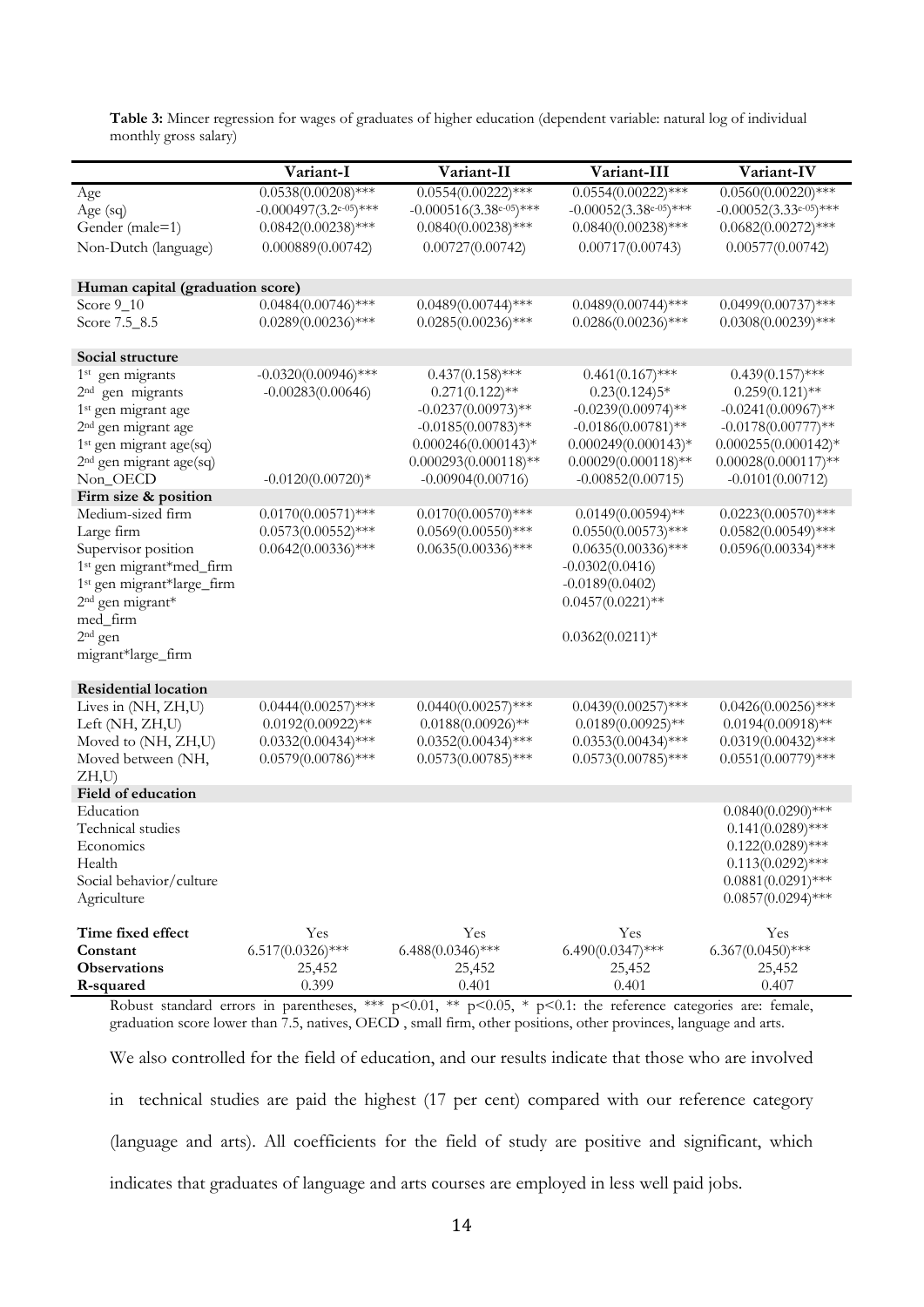#### *The impact of parent's roots*

Taking into account the conventional discrimination measures applied by Chiswick (1977), having a native-born mother contributes more to language skills than a native-born father, and, as a result, individuals can earn higher wages. However, Behtoui (2004), with reference to a Swedish case, finds that since fathers can occupy higher positions in the labor market than mothers, a native-born father can pass on a more valuable social network to the children than a native-born mother. We have tested both hypotheses by categorizing individuals' parents as originating from either OECD or non-OECD countries. Through this distinction we can observe the difference in culture, language and quality of the parents' education and its impact on the productivity of individuals in the labor market.

| First-generation immigrants          | Mean  | Number of |
|--------------------------------------|-------|-----------|
| <b>Observations</b>                  |       |           |
| Dutch parents*                       | 0.963 | 24003     |
| Both parents from OECD               | 0.008 | 24003     |
| Both parents from non-OECD           | 0.027 | 24003     |
| Father from OECD                     | 0.001 | 24003     |
| Mother from OECD                     | 0.001 | 24003     |
| Second-generation immigrants         |       |           |
| Dutch parents *                      | 0.913 | 25369     |
| Both parents from OECD               | 0.009 | 25369     |
| Both parents from non-OECD           | 0.019 | 25369     |
| Dutch father+ OECD mother            | 0.014 | 25369     |
| Dutch father+ non-OECD mother        | 0.018 | 25369     |
| Dutch mother+ OECD father            | 0.012 | 25369     |
| Dutch mother $+$ non-OECD father     | 0.013 | 25369     |
| $OECD$ father $+$ non- $OECD$ mother | 0.001 | 25369     |
| Non-OECD father+ OECD mother         | 0.001 | 25369     |

**Table 4:** Mean of the first- and second-generation immigrants, according to their parents' roots

\* Indicates the reference category in our regression

Table 4 above shows the share of each category of immigrants in terms of their parents' roots (i.e. country of origin). In the first-generation immigrants, the share of graduates from non-OECD countries is higher compared with the other categories (OECD, father from OECD, mother from OECD), and this share is the second highest for the second-generation immigrants. This is not surprising because, after the Second World War, the Netherlands hosted a large number of guest workers from non-OECD countries. Table 4 also shows that the share of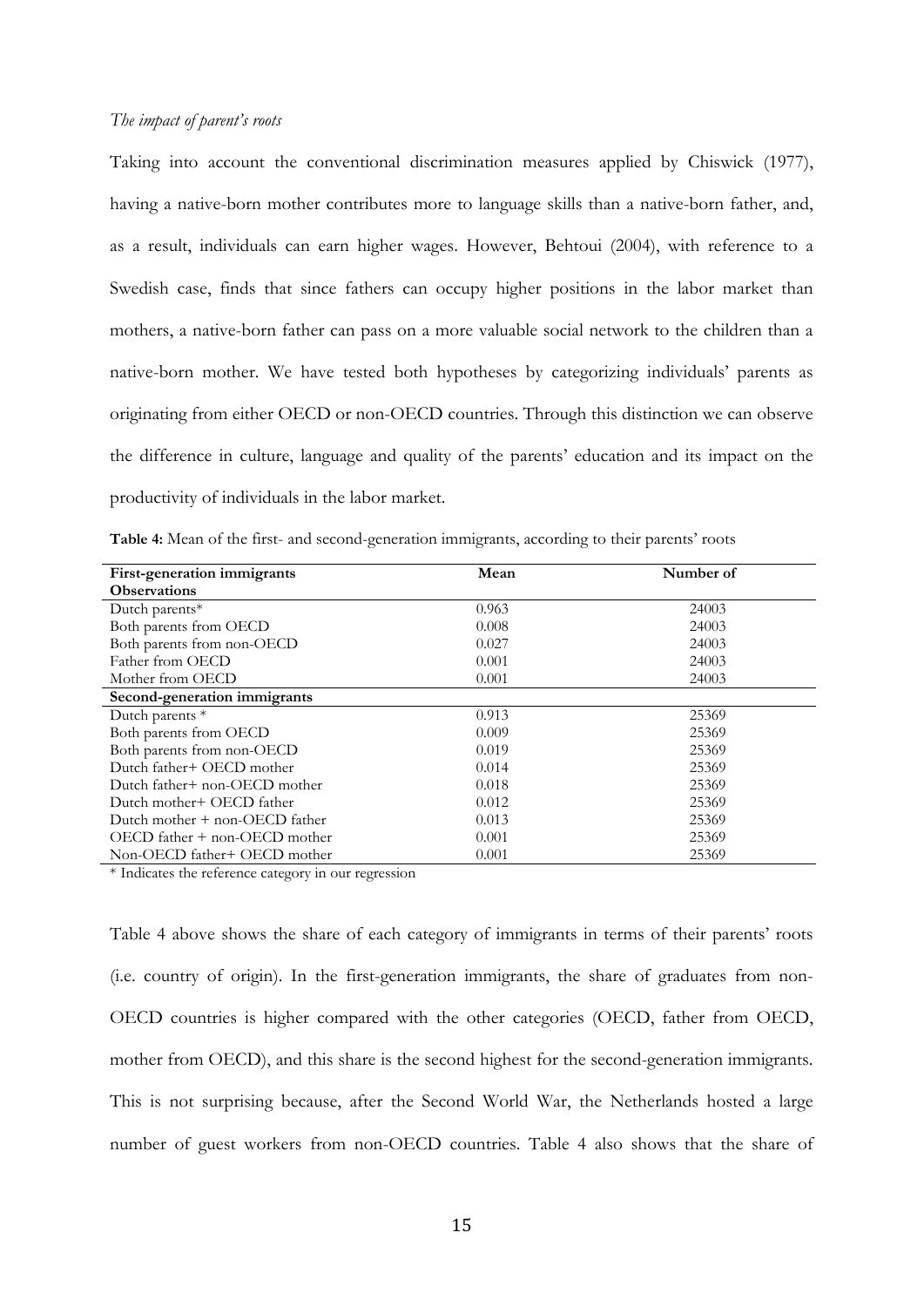children born from marriages between Dutch nationals (both male and female) and non-OECD nationals is relatively higher compared with the share of marriages with OECD nationals.

Table 5 presents the results concerning the wages of higher education graduates correcting for their parents' roots. We estimated the wages in two variants, but because of space limitation, we only report here the parents' roots variables. The first variant does not control for field of education, while the second does. Our result for the second generation of immigrants indicates that, if individuals have a native father or a native mother in combination with a non-OECD national mother (-2.6 per cent) and an OECD father (-2.5 per cent), they are earning lower wages compared to our reference category (where both parents are Dutch nationals). The results suggest that having either a native father or mother and access to their social capital does not affect the labor market outcome of these young graduates compared with the case where both parents are natives. The difference between having a native mother or a native father is very small in our estimation, but still our result confirm Behtoui's (2004) results that graduates with a native father perform (the difference is between 0.0045 to 0.0059 per cent) better than a native mother, even though they probably would speak a different language at home.

The difference between those young graduates who have roots in OECD countries and those with roots in non-OECD countries shows that having non-OECD parents decreases their wages by 2 per cent compared with the reference case (where both parents are Dutch natives), ceteris paribus. The finding for OECD and non-OECD parents captures the culture and language differences on the one hand, and parents' quality of education, on the other.

The first-generation immigrants follow a pattern that is similar to what we have just described for the second-generation migrants. Young graduates with roots in non-OECD countries experience labor market disadvantages which are twice as high as those of young graduates with roots in OECD countries. Furthermore, this also highlights the effect of being "otherness" due to one's name and family name. We may conclude that acquiring Dutch human capital, Dutch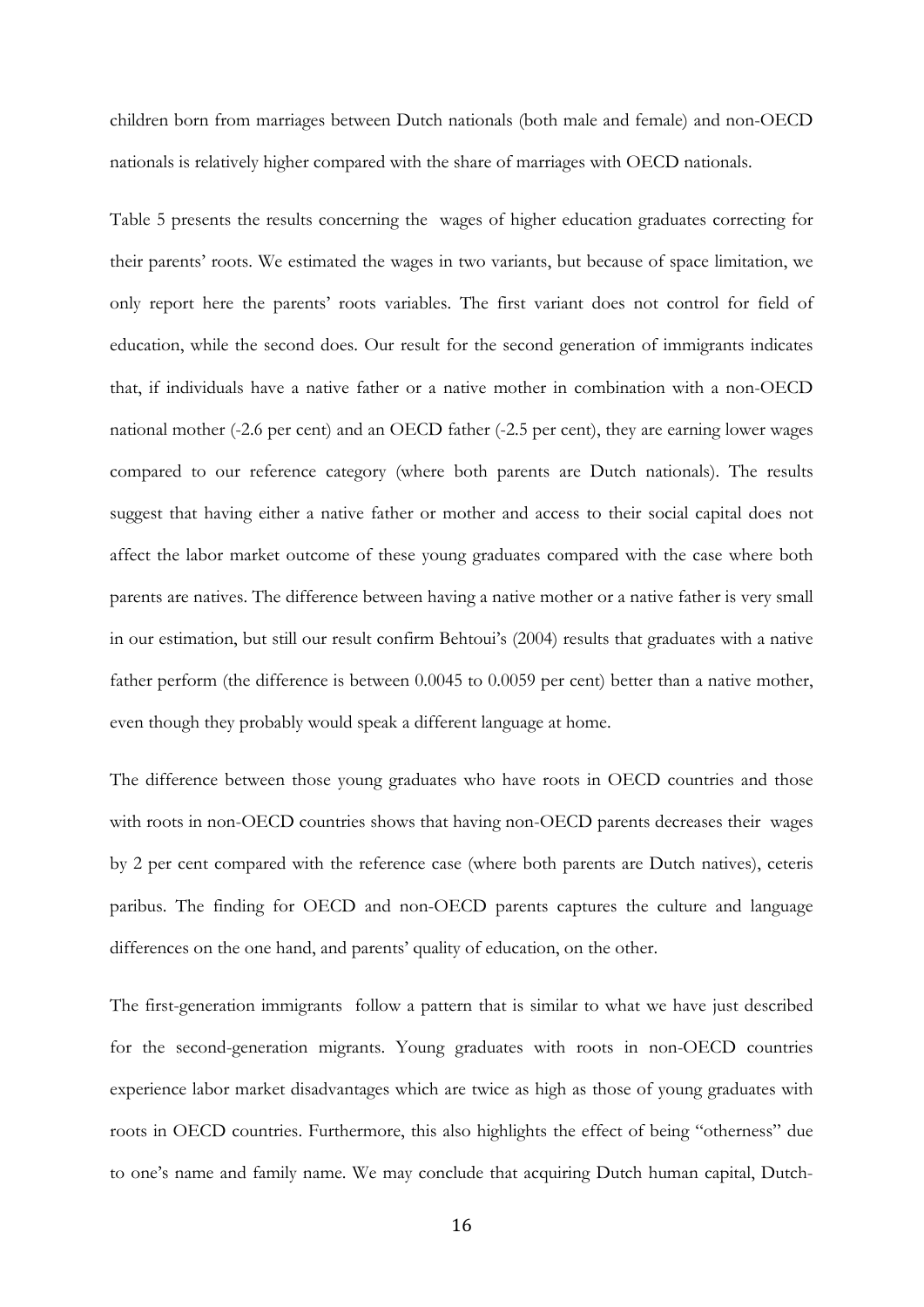specific skills, language proficiency, and integration in the long term (second-generation) does not remove discrimination in the labor market, especially for people from non-OECD countries.

|                                      | Variant-I              | Variant-II             |
|--------------------------------------|------------------------|------------------------|
| First-generation immigrants          |                        |                        |
| Both parents from OECD               | $-0.0208(0.0151)$      | $-0.0236(0.0150)$      |
| Both parents from non-OECD           | $-0.0523$ (0.00886)*** | $-0.0567$ (0.00882)*** |
| Father from OECD                     | 0.00420(0.0384)        | $-9.70e^{-05}(0.0387)$ |
| Mother from OECD                     | $-0.0887(0.0831)$      | $-0.0901(0.0797)$      |
| Second-generation immigrants         |                        |                        |
| Both parents from OECD               | $0.0191(0.0115)*$      | 0.0181(0.0115)         |
| Both parents from non-OECD           | $-0.0165(0.00847)*$    | $-0.0204(0.00850)$ **  |
| Dutch father+ OECD mother            | $-0.0119(0.0105)$      | $-0.0143(0.0104)$      |
| Dutch father+ non-OECD mother        | $-0.0198(0.00880)$ **  | $-0.0220(0.00880)$ **  |
| Dutch mother + OECD father           | $-0.0257(0.00994)$ *** | $-0.0265(0.00986)$ *** |
| Dutch mother $+$ non-OECD father     | $-0.000589(0.0108)$    | $-0.00102(0.0108)$     |
| $OECD$ father $+$ non- $OECD$ mother | $-0.0276(0.0354)$      | $-0.0327(0.0339)$      |
| Non-OECD father+ OECD mother         | 0.0260(0.0681)         | 0.0202(0.0665)         |
| Time fixed effect                    | Yes                    | Yes                    |
| Constant                             | $6.520(0.0326)$ ***    | $6.399(0.0436)$ ***    |
| <b>Observations</b>                  | 25,452                 | 25,452                 |
| R-squared                            | 0.399                  | 0.406                  |

**Table 5:** Annual earning according to parents' roots

Robust standard errors in parentheses, \*\*\* p<0.01, \*\* p<0.05, \* p<0.1 \*, the reference category is Dutch parents. Included variables are; age, age-square, gender, medium-size firm, large-firm, supervisor position, graduation score lives in(NH,ZH,U), left (NH,ZH,U), moved (NH,ZH,U), moved between (NH,ZH,U), field of study (only on the second variant), and time-fixed effect.

#### *Robustness check*

In order to check the robustness of our OLS regression on the wage difference between the firstand second-generation immigrants and natives, we employed two different methods; firstly, we dropped some of the variables such as: different firm sizes, graduation scores and supervisor position from our analysis, because there may be a case of endogeneity of these variables with our dependent variable. Table 6 presents our results in two variants, in the first variant, the dependent variable is monthly gross salary, while in the second variant it is gross-hourly wage. As can be observed, the results are similar to the ones we found in Table 3. Secondly, we ran a quantile regression. The quantile regression appears to confirm also our OLS results. The first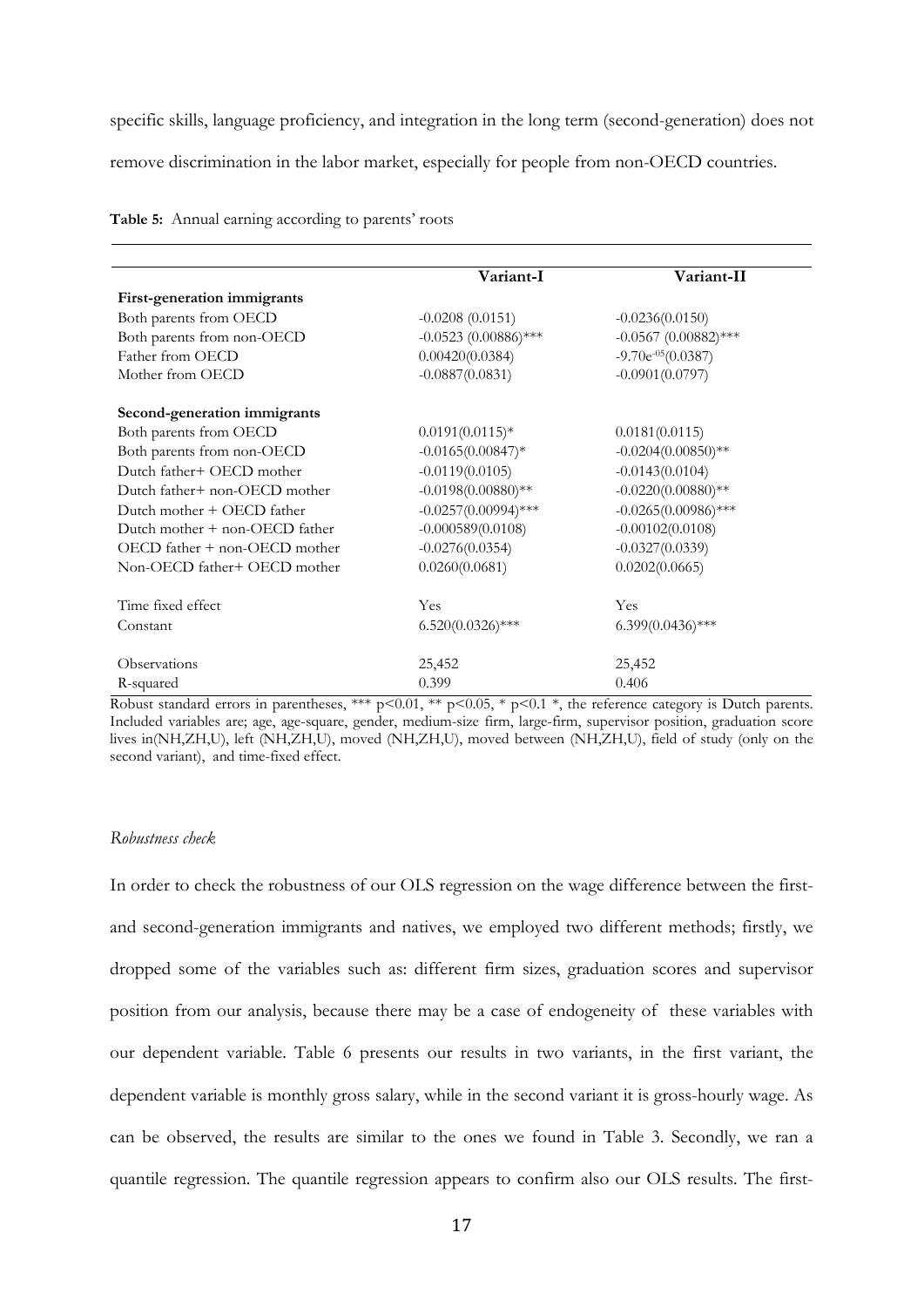generation immigrants in fact receive lower gross salary wages with an order of magnitude of -3 percent per month. As can be observed from Figure 4 below, the coefficient confidence interval in the quantile regression for both first- and second-generation immigrants does, for the most part, not cross the confidence interval of the OLS regression. Therefore, we can conclude that the quantile regression results are not significantly different from the OLS results.

| Table 6: Robustness check |
|---------------------------|
|---------------------------|

|                              | Variant-I                     | Variant-II                    |
|------------------------------|-------------------------------|-------------------------------|
| Age                          | $0.0569(0.00210)$ ***         | $0.0592(0.00216)$ ***         |
| Age $(sq)$                   | $-0.000521(3.19e^{-0.5})$ *** | $-0.000538(3.28e^{-0.5})$ *** |
| Gender (male=1)              | $0.0688(0.00272)$ ***         | $0.0546(0.00280)$ ***         |
| Non-Dutch                    | $-0.00410(0.00742)$           | 0.000575(0.00770)             |
| 1 <sup>st</sup> gen migrants | $-0.0321(0.00947)$ ***        | $-0.0388(0.00986)$ ***        |
| 2 <sup>nd</sup> gen migrants | $-0.00188(0.00645)$           | $-0.00655(0.00670)$           |
| Non-OECD                     | $-0.0164(0.00718)$ **         | $-0.0148(0.00741)$ **         |
| Lives in (NH, ZH,U)          | $0.0440(0.00259)$ ***         | $0.0423(0.00267)$ ***         |
| Left (NH, ZH, U)             | $0.0212(0.00909)**$           | $0.0204(0.00922)**$           |
| Moved to (NH, ZH,U)          | $0.0310(0.00433)$ ***         | $0.0282(0.00445)$ ***         |
| Moved between (NH, ZH,U)     | $0.0572(0.00787)$ ***         | $0.0558(0.00782)$ ***         |
| Education                    | $0.0775(0.0289)$ ***          | $0.0775(0.0315)$ **           |
| Technical studies            | $0.146(0.0288)$ ***           | $0.151(0.0313)$ ***           |
| Economics                    | $0.126(0.0288)$ ***           | $0.142(0.0313)$ ***           |
| Health                       | $0.115(0.0291)$ ***           | $0.184(0.0316)$ ***           |
| Social behavior/culture      | $0.0969(0.0290)$ ***          | $0.154(0.0315)$ ***           |
| Agriculture                  | $0.0840(0.0294)$ ***          | $0.0897(0.0320)$ ***          |
| Time fixed effect            | Yes                           |                               |
| Constant                     | $6.412(0.0439)$ ***           | $1.232(0.0462)$ ***           |
| <b>Observations</b>          | 26,256                        | 26,256                        |
| R-squared                    | 0.382                         | 0.380                         |

Robust standard errors in parentheses, \*\*\* p<0.01, \*\* p<0.05, \* p<0.1



Figure 2: Quantile regression for first- and second-generation migrants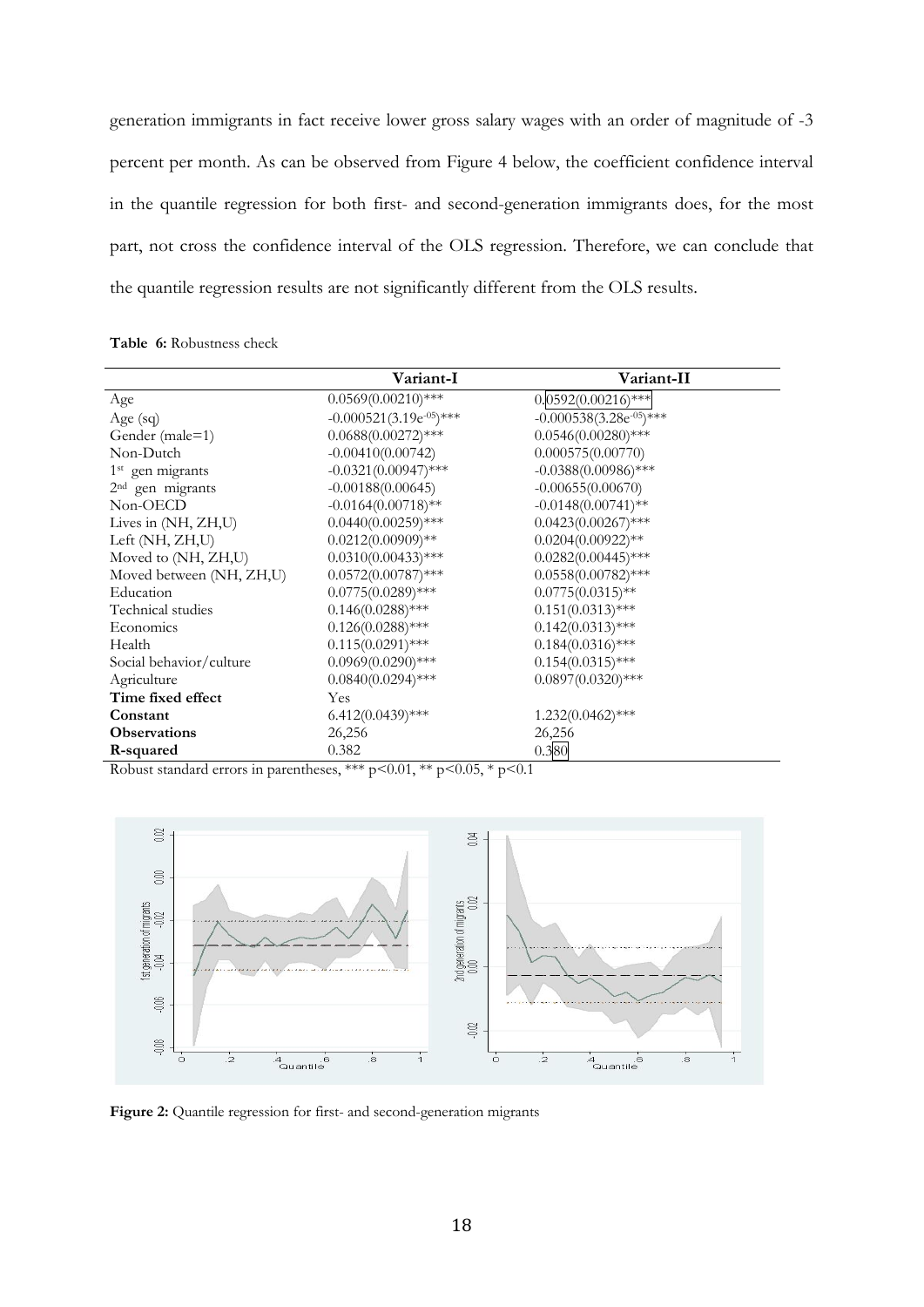#### **6. Conclusion**

In this study we have investigated wage differences between immigrants (first- and secondgeneration) and natives, and the extent to which the immigrant background has an impact on the labor market outcome of graduates with a higher professional education who have full-time jobs. Our empirical results indicate that, even when migrants are educated equally as natives, there is still a wage gap between migrants and natives in the Netherlands. Our empirical findings reject the human capital hypothesis that people with the same qualification and supply characteristics would have the same labor market outcome, especially for the first-generation migrants and immigrants with roots in non-OECD countries. Furthermore, graduation age plays a significant role in wage discrimination, in particular for the first-generation immigrants. The first- generation immigrants who start to invest in their human capital at later age experience more wage discrimination compared with those who invest at younger age.

We also find that there is a monthly gross income gap between males and females. This is even larger than the wage gap between the first- and the second-generation migrants and the natives. The female graduates who are full-time employed and have graduated with equal scores as their males counterparts receive between 7 to 8 per cent less monthly gross salary compared with male graduates with the same labor market supply characteristics.

The literature indicates that graduates who change their location fare better than those who do not change location. Our results confirm the findings of those previous studies, and also add new information on the emerging literature regarding the people who move from one big province to another. These people earn higher wages compared with the rest of the relevant categories.

We have also compared individuals according to their parents' roots: those who have roots in OECD countries and those who have roots in non-OECD countries. We found that for the second-generation immigrants, having roots in non-OECD countries (mainly referring to those individuals with both parents from non-OECD countries) is negatively related to wages. So,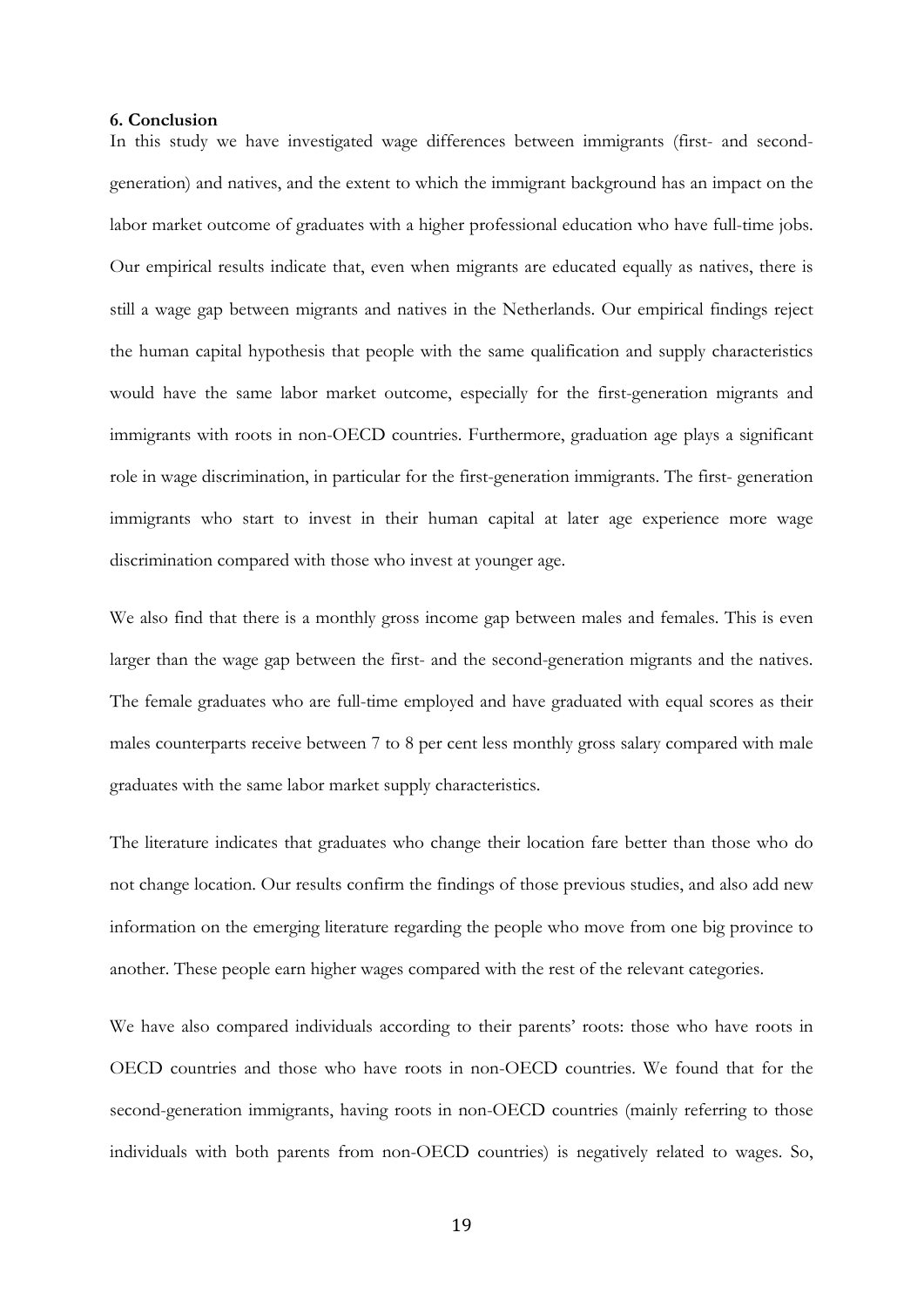when both parents are from outside the OECD, their wages are lower by approx. 2 per cent. This indicates that neither the parents' acquisition of Dutch- specific labor market knowledge due to long duration of residence, nor the graduates' acquisition of Dutch-specific human capital are able to overcome labor market wage differences. The same result is found for the first-generation immigrants with roots outside OECD countries.

Further research on the effect of social capital and specifically on the parents' roots is needed to divide both the first and the second-generations immigrants into more detailed socio-economic groups. However, in our research context it was difficult to pursue this categorization because of the limited number of observations.

#### **References**

- Abreu, M., Faggian, A., and McCann, P (2011). Migration and inter-industry mobility of UK graduates: effect on earnings and career satisfaction. MICRO-DYN Working Paper  $(47/10)$ .
- Aigner, D.J., and Cain, G.G (1977). Statistical theories of discrimination in labor markets. *Industrial and Labor Relations Review*. 30: 175-187.
- Akerlof, G. A (1982). Labor contracts as partial gift exchange. *Quarterly Journal of Economics*. 97: 543-569.
- Algan, Y., Dustmann, C., Glitz, A., and Manning, A (2010). The economic situation of first and second-generation immigrants in France, Germany and the United kingdom. *The Economic Journal*. 120: 4-30.
- Arrow, K. J (1973) The theory of discrimination. In: O. Ashenfelter and A. Rees (eds). *Discrimination in Labor Markets*, pp. 3-33. Princeton University Press: Princeton.
- Becker, S. G (1957). *The Economics of Discrimination*. The University of Chicago Press: Chicago.
- Becker, S. G., and Becker, N. G (1997) *The Economics of Life: From Baseball to Affirmative Action to Immigration, How Real-World Issue Affect Our Everyday Life*. McGraw-Hill: New York.
- Behtoui, A (2004). Unequal opportunities for young people with immigrant backgrounds in the Swedish labour market. *Labour*. 18: 633-660
- Bijwaard, G.E., and Wang, Q (2013). Return migration of foreign students. *IZA Discussion Paper*: 7185.
- Borjas, G.J (1985). Assimilation, change in cohort quality, and the earnings of immigrants. *Journal of Labor Economics*. 3:463-489.
- Bovenkerk, F., Gras, M.J.I., Ramsoedh, D (1995). *Discrimination against migrant workers and ethnic minorities in access to employment in the Netherlands*. International Labour Organization: Geneva.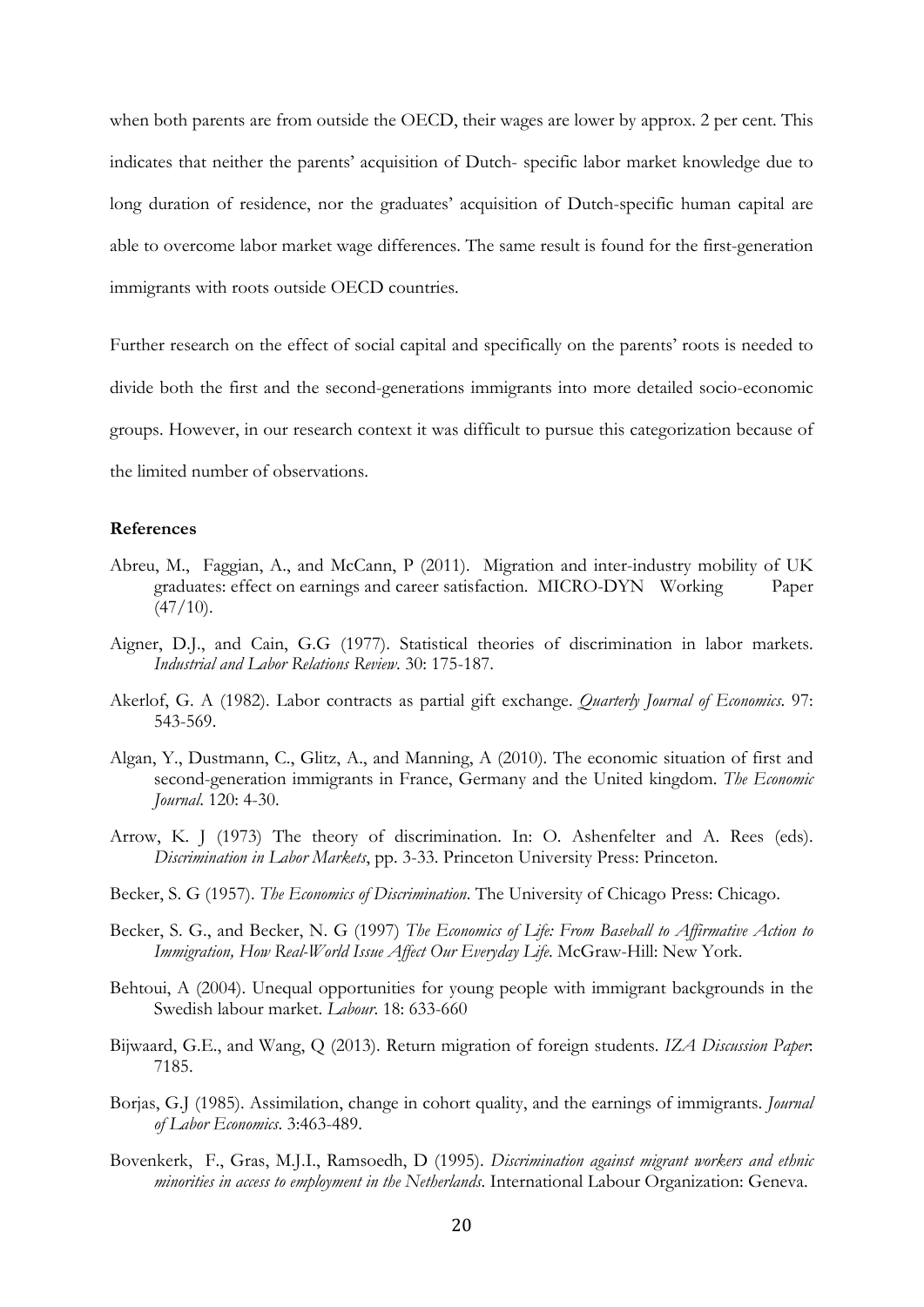- Bulow, J., and Summers, L (1986). A theory of dual labor markets with application to industrial policy, discrimination, and Keynesian unemployment. *Journal of Labor Economics*. 4:376-414.
- Campbell, K. E., Marsden, P. V., and Hurlbert, J. S (1986) Social resources and socioeconomic status. *Social Networks*. 8: 97-117.
- Chiswick, B.R (1977) Sons of immigrants: are they at an earnings disadvantage? *American Economic Review*. 67: 376-380.
- Chiswick, B.R (1978) The effect of Americanization on the earnings of foreign-born men. *Journal of Political Economy*. 86: 897-921.
- Chiswick, B. R., and Miller, P. W (2009). The international transferability of immigrants' human capital. *Economics of Education Review*. 28: 162-169.
- Coulon de, A (2001). Wage differentials between ethnic groups in Switzerland. *Labour*. 15: 111- 132.
- Dustmann, C., Fabbri, F., and Preston, I (2005). The impact of immigration on the UK labour market. *Economic Journal* . 115: 324-341.
- Eurostat (2010) Statistics in focus. 34/2011. Accessed on 24-03-2013.
- Friedberg, R (2000). You can't take it with you? Immigrant assimilation and the portability of human capital. *Journal of Labor Economics*. 18: 221-251.
- Granovetter, M (1995). *Getting a Job: a study of contacts and careers*. University of Chicago Press: Chicago.
- Groot, S (2013). The impact of foreign knowledge workers on productivity. Chapter in: S. Groot, *Agglomeration, globalization and regional labor market*. PhD thesis. pp. 137-165. Vrij Universiteit Amsterdam.
- Longhi, S., Nijkamp, P., and Poot, J (2005). A meta-analytic assessment of the effect of immigration on wages. Journal of Economic Survey. 19: 451-477.
- Longhi, S., Nijkamp, P., and Poot, J (2008). Meta-analysis of empirical evidence on the labour market impact of immigration. *Région et Développement.* 27:161-191.
- Mincer, J (1974). *Schooling, Experience and Earnings*. Columbia University Press: New York.
- Nijkamp , P., Poot , J., and Sahin, M (eds)(2012). *Migration Impact Assessments: New Horizons*. Edward Elgar , Cheltenham.
- Phelps, E. S. (1972). The statistical theory of racism and sexism. *American Economic Review* 62: 659–661.
- Sprengers, M., Tazelaar, F., and Flap, H. D (1988). Social resources, situational constraints, and reemployment. *Netherlands Journal of Sociology*. 24: 98-116.
- Venhorst, A. V (2012) *Smart move? The spatial mobility of higher education graduates*. Ph.D thesis. Rijksuniversiteit Groningen.
- Zorlu, A and J. Hartog (2002), Migration and immigrants: the case of the Netherlands. In Ralph Rotte and Peter Stein (eds.) *Migration policy and the economy: international experiences*. pp. 119- 140. Hans Seidel Stiftung, Munich.